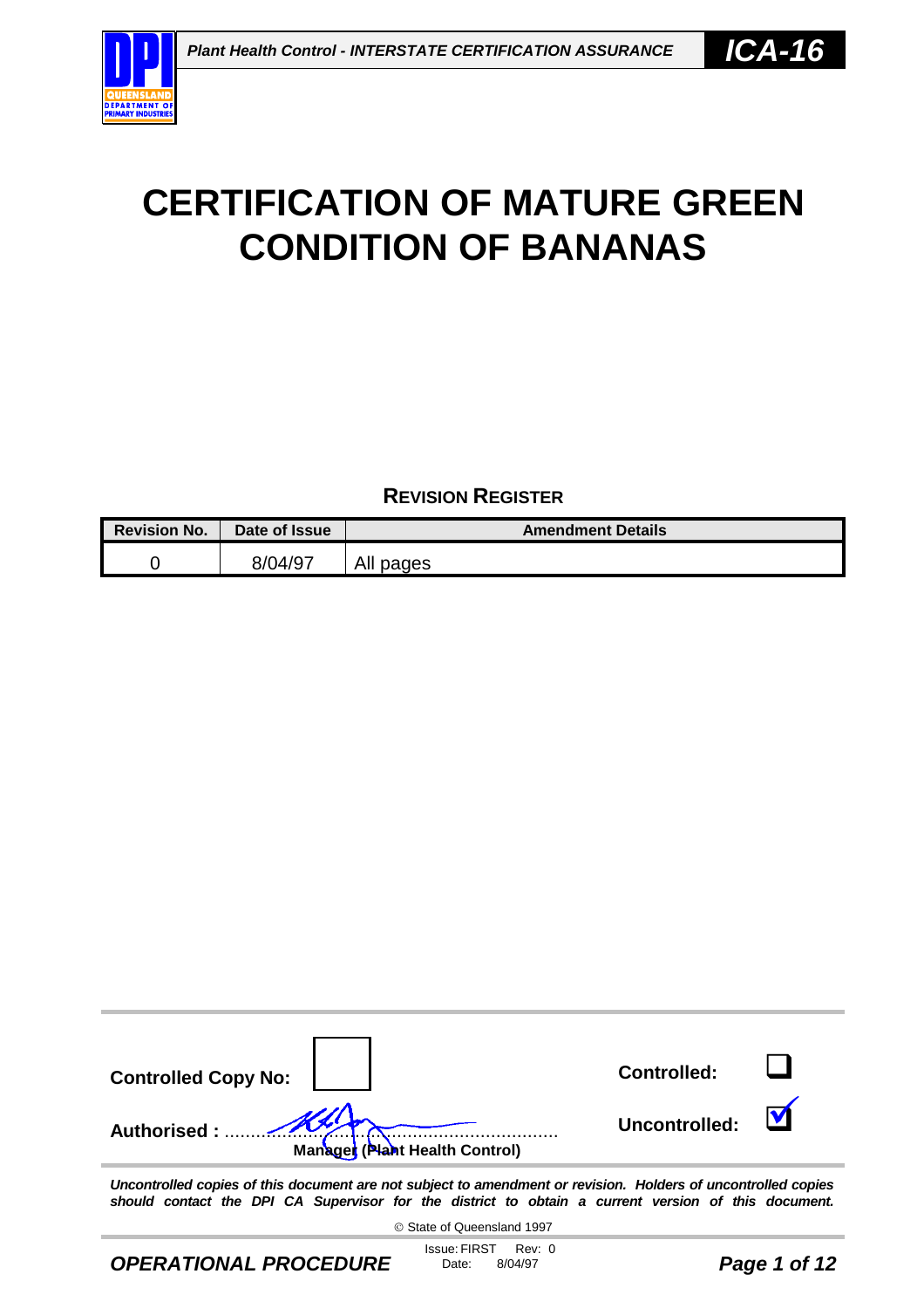

## **1. PURPOSE**

The purpose of this procedure is to describe-

- (a) the principles of operation and standards required; and
- (b) the responsibilities and practices of personnel;

that apply to the certification of mature green condition of bananas for fruit fly under an Interstate Certification Assurance (ICA) arrangement.

### **2. SCOPE**

This procedure covers all certification of mature green condition of bananas from Businesses operating under an ICA arrangement in Queensland.

**This procedure excludes any Business operating within a Suspension Area of a Papaya Fruit Fly Pest Quarantine Area.**

#### **This procedure covers Queensland fruit fly only.**

Mature green condition certification under this Operational Procedure is approved for all commercial varieties and types of banana.

#### **3. REFERENCES**

**WI-02** *Guidelines for Completion of Plant Health Assurance Certificates*

#### **4. DEFINITIONS**

**accredit** means to accredit persons to issue Assurance Certificates under section 21 of the *Plant Protection Act 1989.*

**Application for Accreditation** means an *Application for Accreditation of a Business for a Plant Health Certification Assurance (CA) Arrangement* [FDU 385].

**Assurance Certificate** means a *Plant Health Assurance Certificate* [FDU 384].

**Authorised Signatory** means an officer of an ICA accredited Business whose name and specimen signature is provided as an authorised signatory with the Business's Application for Accreditation.

**banana** means fruit of *Musa* spp.

**Business** means the legal entity responsible for the operation of the facility and ICA arrangement detailed in the Business's Application for Accreditation.

**certified/certification** means covered by a valid *Plant Health Assurance Certificate* [FDU 384].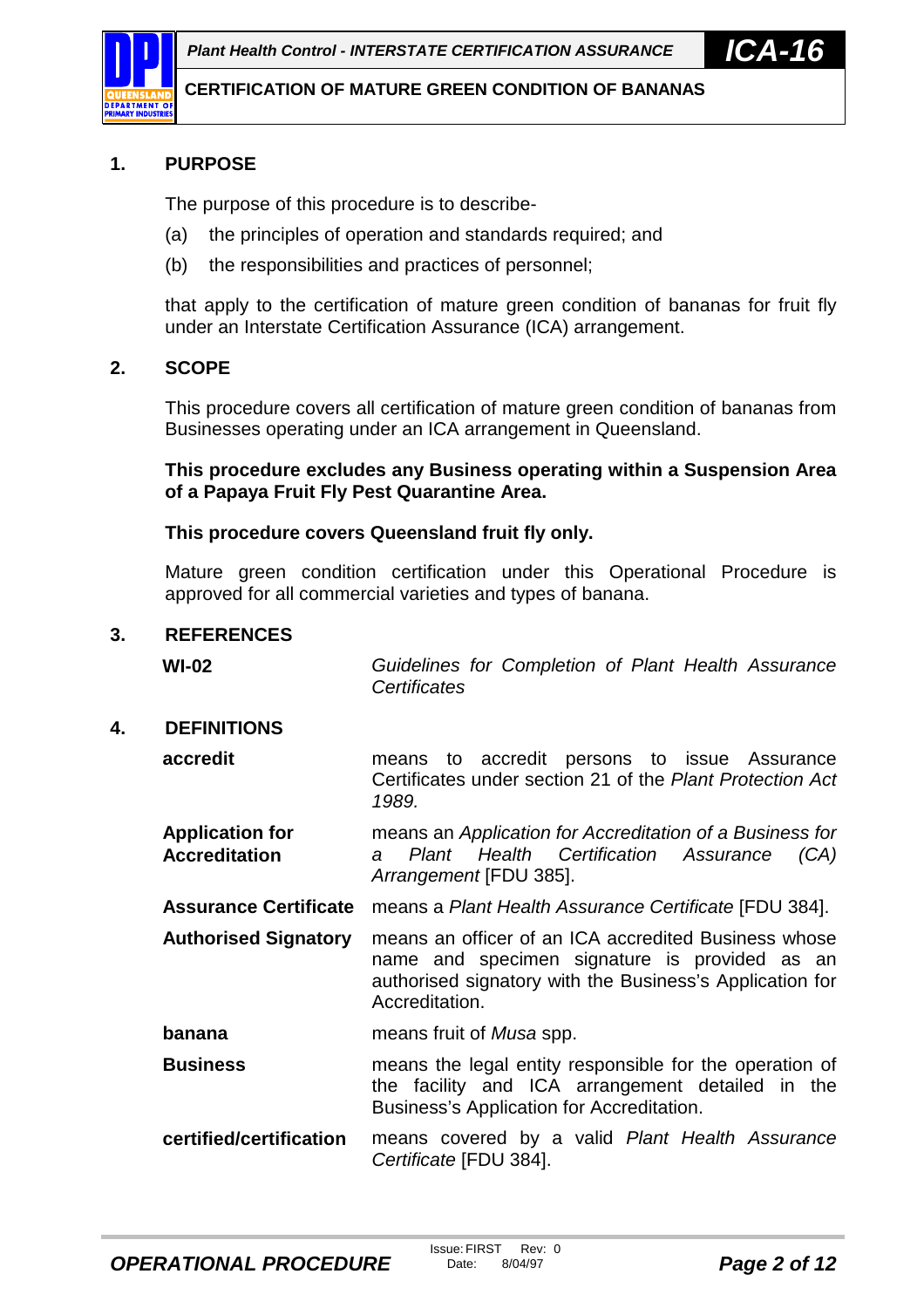

| <b>Certification</b><br><b>Assurance</b>                      | a voluntary arrangement between<br>the<br>means<br>Department of Primary Industries and a Business that<br>demonstrates effective in-house quality management<br>and provides<br>assurance<br>through documented<br>procedures and records that produce meets specified<br>requirements. |
|---------------------------------------------------------------|------------------------------------------------------------------------------------------------------------------------------------------------------------------------------------------------------------------------------------------------------------------------------------------|
| facility                                                      | means the location of the grading and packing<br>operations covered by the ICA arrangement.                                                                                                                                                                                              |
| fruit fly                                                     | means Queensland fruit fly.                                                                                                                                                                                                                                                              |
| hard green                                                    | means the flesh is hard and not flexible, the skin is<br>green and shows no yellow colouration except for areas<br>towards the flower end of a fruit in which the sun has<br>bleached the skin to a yellow to white colour but the<br>flesh beneath is still hard.                       |
| <b>ICA</b>                                                    | means Interstate Certification Assurance.                                                                                                                                                                                                                                                |
| <b>Inspector</b>                                              | means an inspector appointed under the Plant<br>Protection Act 1989.                                                                                                                                                                                                                     |
| <b>Interstate</b><br><b>Certification</b><br><b>Assurance</b> | means a system of Certification Assurance developed<br>to meet the requirements of State and Territory<br>governments for the certification of produce for<br>interstate and intrastate quarantine purposes.                                                                             |
| mature green<br>condition                                     | means-<br>(a) hard green;<br>(b) with unbroken skin.                                                                                                                                                                                                                                     |
| nonconformance                                                | means a nonfulfilment of a specified requirement.                                                                                                                                                                                                                                        |
| papaya fruit fly                                              | means all stages of the species Bactrocera papayae                                                                                                                                                                                                                                       |
| <b>Papaya Fruit Fly Pest</b><br><b>Quarantine Area</b>        | means a quarantine area declared under Section 11 of<br>the Plant Protection Act 1989 for papaya fruit fly.                                                                                                                                                                              |
| <b>Queensland fruit fly</b>                                   | means all stages of the species Bactrocera tryoni or<br>related species B. aquilonis and B. neohumeralis.                                                                                                                                                                                |
| sun bleaching                                                 | means areas towards the flower end of a fruit in which<br>the sun has bleached the skin to a yellow to white<br>colour but the flesh beneath is still hard.                                                                                                                              |
| <b>Suspension Area</b>                                        | means the area within a Papaya Fruit Fly Pest<br>Quarantine Area in which area freedom from papaya<br>fruit fly has been suspended.                                                                                                                                                      |
| unbroken skin                                                 | means the skin has no pre-harvest cracks, splits,<br>punctures or other breaks that penetrate through to the<br>flesh.                                                                                                                                                                   |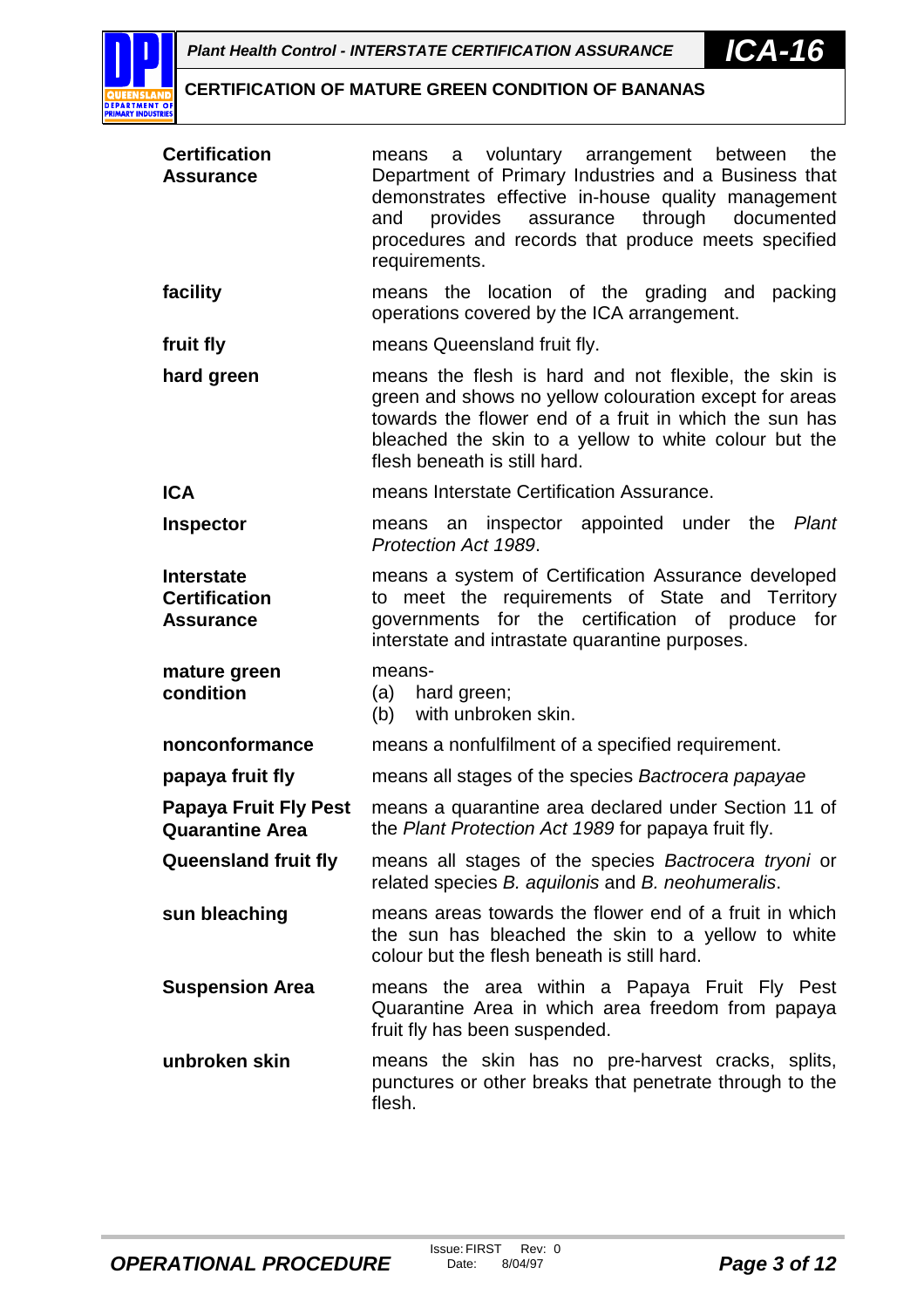

## **5. RESPONSIBILITY**

*These position titles have been used to reflect the responsibilities of staff under the ICA arrangement. These positions may not be present in all Businesses, or different titles may be used for staff who carry out these responsibilities. In some Businesses one person may carry out the responsibilities of more than one position.*

The **Certification Controller** is responsible for -

- representing the Business during audits and in other matters relevant to ICA accreditation;
- ensuring the Business has current accreditation for an ICA arrangement covering mature green condition of bananas;
- training staff in their duties and responsibilities under this Operational Procedure;
- ensuring the Business and its staff comply with their responsibilities and duties under this Operational Procedure;
- ensuring all preparation of bananas for certification of mature green condition under the Business's ICA arrangement is carried out in accordance with this Operational Procedure;
- overseeing and supervising the grading and packing process (refer [7.3\)](#page-6-0);
- investigating and rectifying any problems following detection of a nonconformance (refer [7.3](#page-6-0) and [7.4.4\)](#page-8-0).

The **Bunch Receival Officer** is responsible for -

- ensuring all bunches accepted for certification of mature green condition are free from a banana or bananas which are not hard green (refer [7.2\)](#page-5-0);
- ensuring nonconforming bunches are identified to prevent mixing with conforming bunches (refer [7.2.1\)](#page-6-0).

**Graders/Packers** are responsible for -

- ensuring all bananas packed for mature green condition are hard green with unbroken skin (refer [7.3\)](#page-6-0);
- ensuring nonconforming bananas are identified and controlled to prevent mixing with conforming bananas (refer [7.3.1\)](#page-7-0).

The **Packed Product Controller** is responsible for -

- in-line or end-point sampling and inspection of at least one package per pallet of packed product for conformance with the requirements of 6. Requirement  $(refer 7.4)$  $(refer 7.4)$ ;
- taking corrective action following identification of nonconforming bananas in any sample package (refer  $7.4.4$ );
- maintaining records of packed product inspection (refer [7.4.6\)](#page-9-0).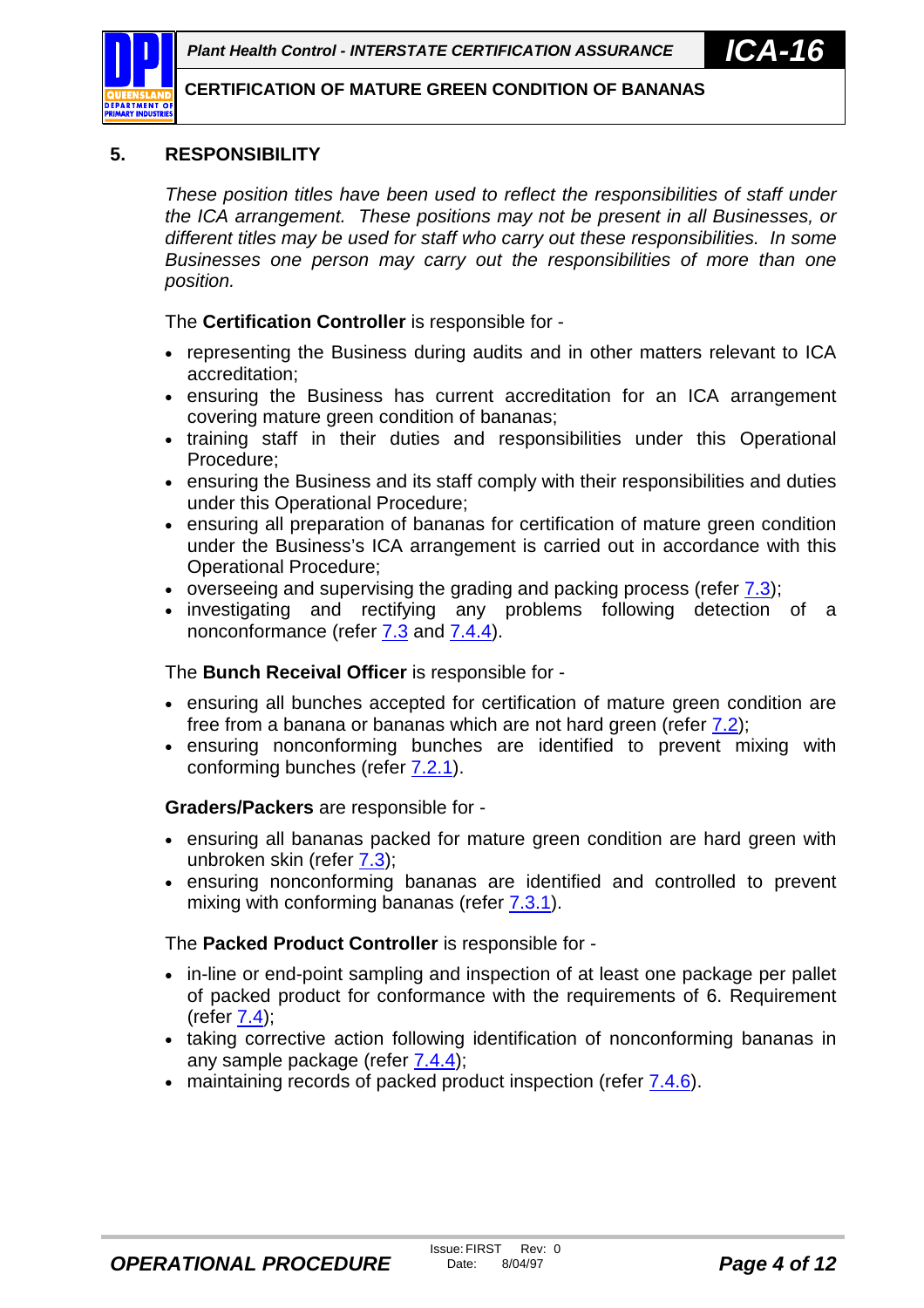<span id="page-4-0"></span>

The **Authorised Dispatcher** is responsible for -

- ensuring all packages containing fruit covered by an Assurance Certificate issued by the Business are identified (refer [7.5.1\)](#page-10-0);
- maintaining copies of all Assurance Certificates issued by the Business under the ICA arrangement (refer [7.6\)](#page-10-0).

The **Authorised Signatory** is responsible for -

 ensuring that, prior to signing and issuing an Assurance Certificate, produce covered by the certificate has been prepared in accordance with the Business's ICA arrangement and that the details on the certificate are true and correct in every particular (refer [7.5.2\)](#page-10-0).

## **6. REQUIREMENT**

Bananas certified for mature green condition must be -

- (a) hard green;
- (b) with unbroken skin.

*The Department of Primary Industries and interstate quarantine authorities maintain the right to inspect at any time certified produce and to refuse to accept a certificate where produce is found not to conform to specified requirements.*

#### **7. PROCEDURE**

#### **7.1 Accreditation**

#### **7.1.1 Application for Accreditation**

A Business seeking accreditation for an ICA arrangement under this Operational Procedure must make application for accreditation (refer [Attachment 1\)](#page-12-0) at least 10 working days prior to the intended date of commencement of certification of produce.

#### **7.1.2 Audit Process**

#### *Initial Audit*

Prior to accrediting a Business, an Inspector carries out an initial audit of the Business to verify the ICA system is implemented and capable of operating in accordance with the requirements of the Operational Procedure, and the system is effective in ensuring compliance with the specified requirements of the ICA arrangement.

On completion of a successful initial audit, applicants will be granted provisional accreditation and posted a Certificate of Accreditation (Provisional) (refer [7.1.3](#page-5-0) [Certificate of Accreditation\)](#page-5-0).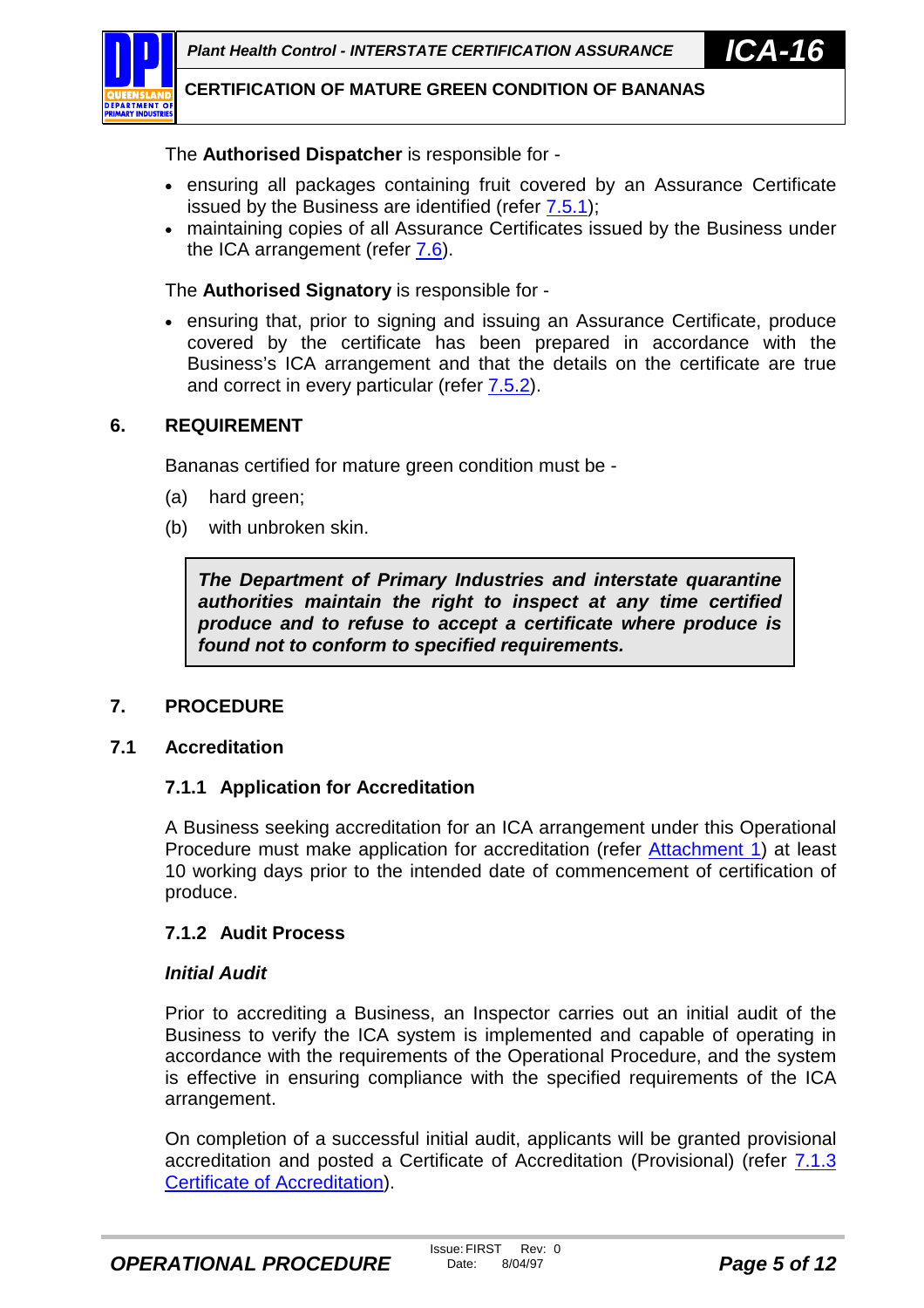<span id="page-5-0"></span>

## *Compliance Audits*

Compliance audits are conducted to verify that the ICA system continues operate in accordance with the requirements of the Operational Procedure.

A compliance audit is conducted within four weeks of the initial audit and accreditation of the Business.

On completion of a successful compliance audit, annual accreditation is granted to cover the current season, up to a maximum of twelve months from the date of provisional accreditation, and a new Certificate of Accreditation issued (refer 7.1.3 Certificate of Accreditation).

Random audits are conducted on a selected number of accredited Businesses each year. Random audits may take the form of a full compliance audit, or audits of limited scope to sample treatment mixtures, certified produce, ICA system records or ICA system documentation.

Unscheduled compliance audits may be conducted at any time to investigate reported or suspected nonconformances.

### *Re-Accreditation*

Accredited Businesses are required to re-apply for accreditation each year the business seeks to operate under the ICA arrangement. Businesses seeking reaccreditation must lodge a renewal application prior to accreditation lapsing, or if accreditation has lapsed, prior to commencing further certification of produce under the ICA arrangement.

A compliance audit is conducted within four weeks of the Business applying for re-accreditation each year.

## **7.1.3 Certificate of Accreditation**

An accredited Business will receive a *Certificate of Accreditation for an Interstate Certification Assurance Arrangement* detailing the facility location, Operational Procedure, scope (type of produce and chemical covered), and period of accreditation.

The Business must maintain a current Certificate of Accreditation and make this available on request by an Inspector.

**A Business may not commence or continue certification of produce under the ICA arrangement unless it is in possession of a valid and current Certificate of Accreditation for the procedure, produce type and chemical (if applicable) covered by the Assurance Certificate.**

#### **7.2 Bunch Receival**

The Bunch Receival Officer shall check every bunch of bananas received for grading and packing for certification of mature green condition.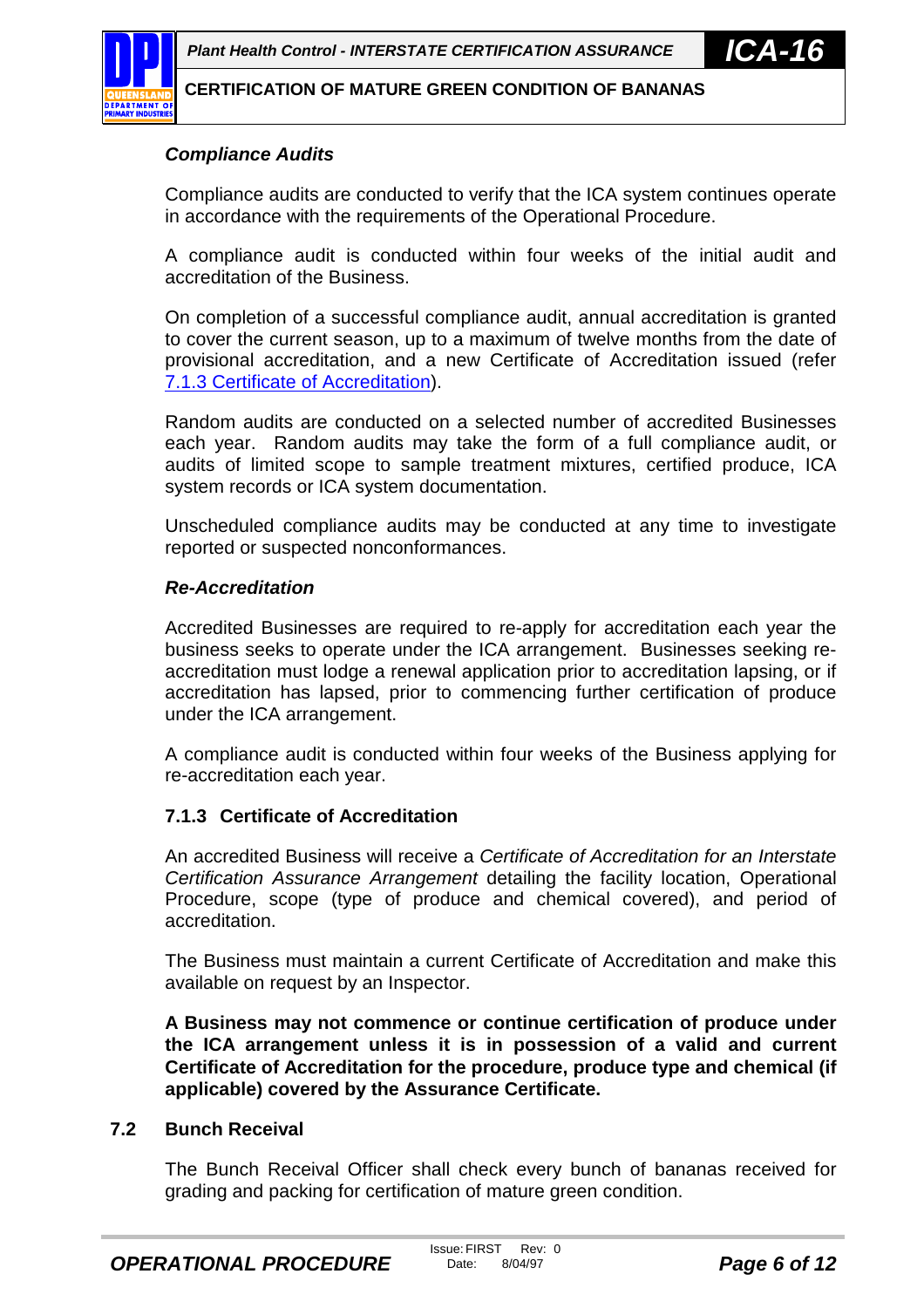<span id="page-6-0"></span>Any bunch containing a banana or bananas which are not hard green shall be rejected and excluded from grading and packing for certification under this Operational Procedure.

The Bunch Receival Officer shall identify and isolate nonconforming bunches to prevent mixing with conforming bunches (refer 7.2.1 Identification and Control of Nonconforming Bunches at Receival).

## **7.2.1 Identification and Control of Nonconforming Bunches at Receival**

All bunches received for grading and packing for mature green condition which are found to be nonconforming (ie past the hard green stage) shall be identified to prevent mixing with conforming bunches.

Examples of acceptable methods of identifying nonconforming bunches include -

- (a) locating nonconforming bunches in a separate area to conforming bunches and maintaining separation until the bunches are graded and packed;
- (b) painting the stem of the bunch, or securely attaching a ring of coloured ribbon or tape to the stem of the bunch;
- (c) securely attaching a tag or label to the bunch which clearly identifies the bunch as nonconforming;
- (d) dehanding the bunch and maintaining hands, clusters and singles from nonconforming bunches separate and identifiable from hands, clusters and singles originating from conforming bunches.

Other methods may be used provided they clearly identify nonconforming hands/bunches from conforming hands/bunches at grading and packing (refer 7.3 Grading and Packing).

#### **7.3 Grading and Packing**

All bananas from conforming bunches shall be inspected and sorted for bananas that are past the hard green stage or have broken skins.

Grading staff shall reject for certification under this Operational Procedure the following -

- (a) any single banana, or any hand or cluster which contains a banana whose flesh is not hard or is flexible, or which is not green or shows any yellow colouration other than sun bleaching;
- (b) any banana with pre-harvest cracks, splits, punctures or other breaks of the skin which penetrate through to the flesh.

The Certification Controller shall oversee and supervise the grading and packing process to ensure only conforming bananas are packed for certification under this Operational Procedure.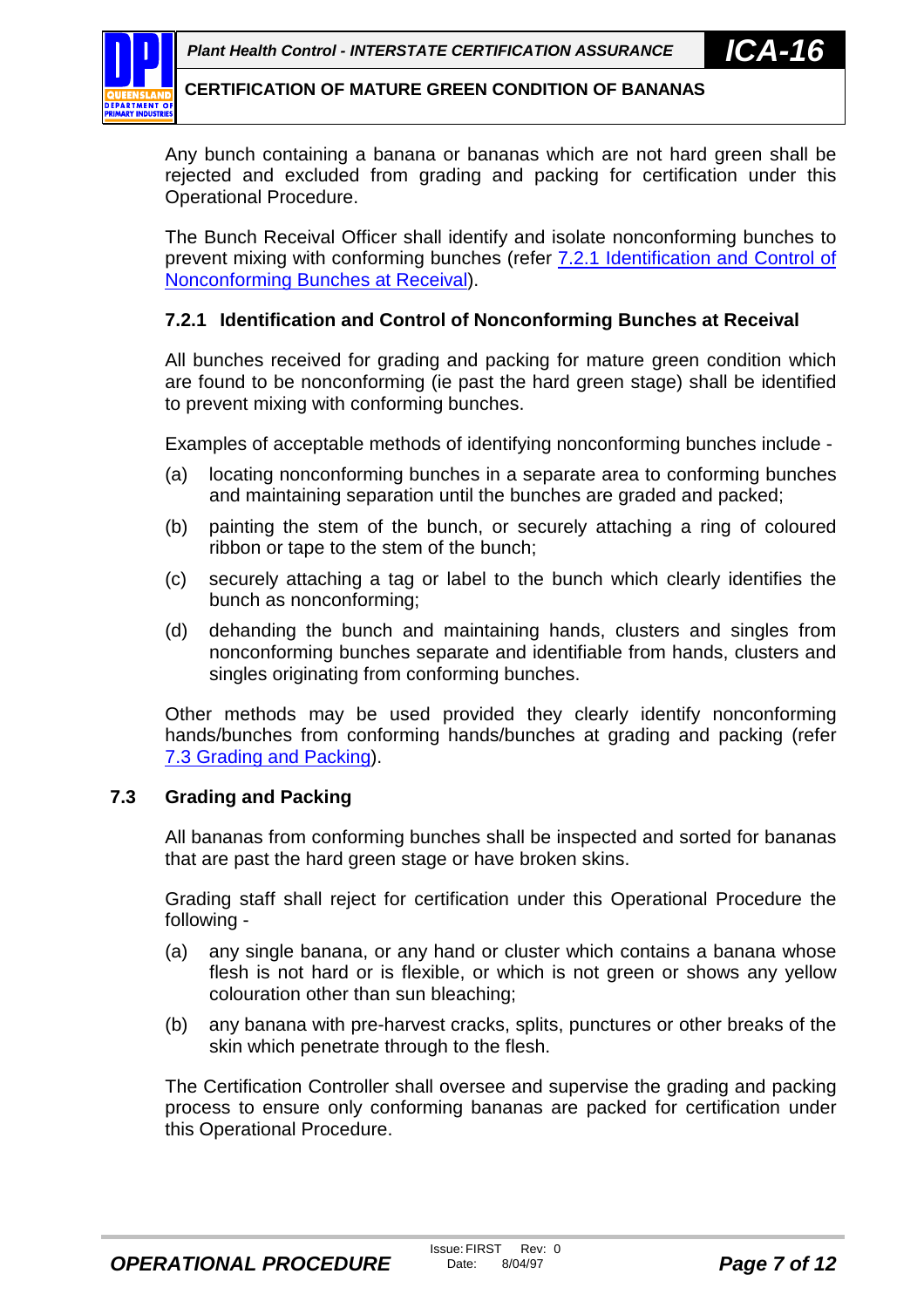<span id="page-7-0"></span>

Detection of bananas which have past the hard green stage during grading and packing shall be investigated by the Certification Controller. The Certification Controller shall advise the Bunch Receival Officer of the nonconformance and conduct an investigation to identify the cause.

## **7.3.1 Control of Nonconforming Hands, Clusters or Singles**

The Business shall implement procedures for the control and identification of nonconforming hands, clusters or singles.

Procedures shall ensure that no mixing of conforming and nonconforming bananas can occur during grading and packing.

## **7.4 Packed Product Inspection**

The Packed Product Controller shall continually monitor the sorting and packing process by selecting **a minimum of one package from each pallet** of packed product.

The Packed Product Controller shall advise the Certification Controller of any problems or potential problems so corrective action can be implemented.

Packed product inspection may be carried out -

- (a) as an in-line inspection during pallet assembly; or
- (b) as an end-point inspection following pallet assembly.

Part pallets shall be regarded as full pallets for the purpose of this Operational Procedure.

#### **7.4.1 Sample Selection**

#### *In-Line Inspection*

Sample packages shall be selected at random from each pallet during assembly of the pallet.

#### *End-Point Inspection*

Sample packages shall be selected at random from each pallet following pallet assembly.

#### **7.4.2 Examination of the Sample**

The Packed Product Controller shall carry out inspection of each sample package for compliance with the requirements in [6. Requirement.](#page-4-0)

All fruit in the top layer of each sample package shall be examined and sufficient clusters or hands removed to enable the rest of the fruit in the package to be inspected.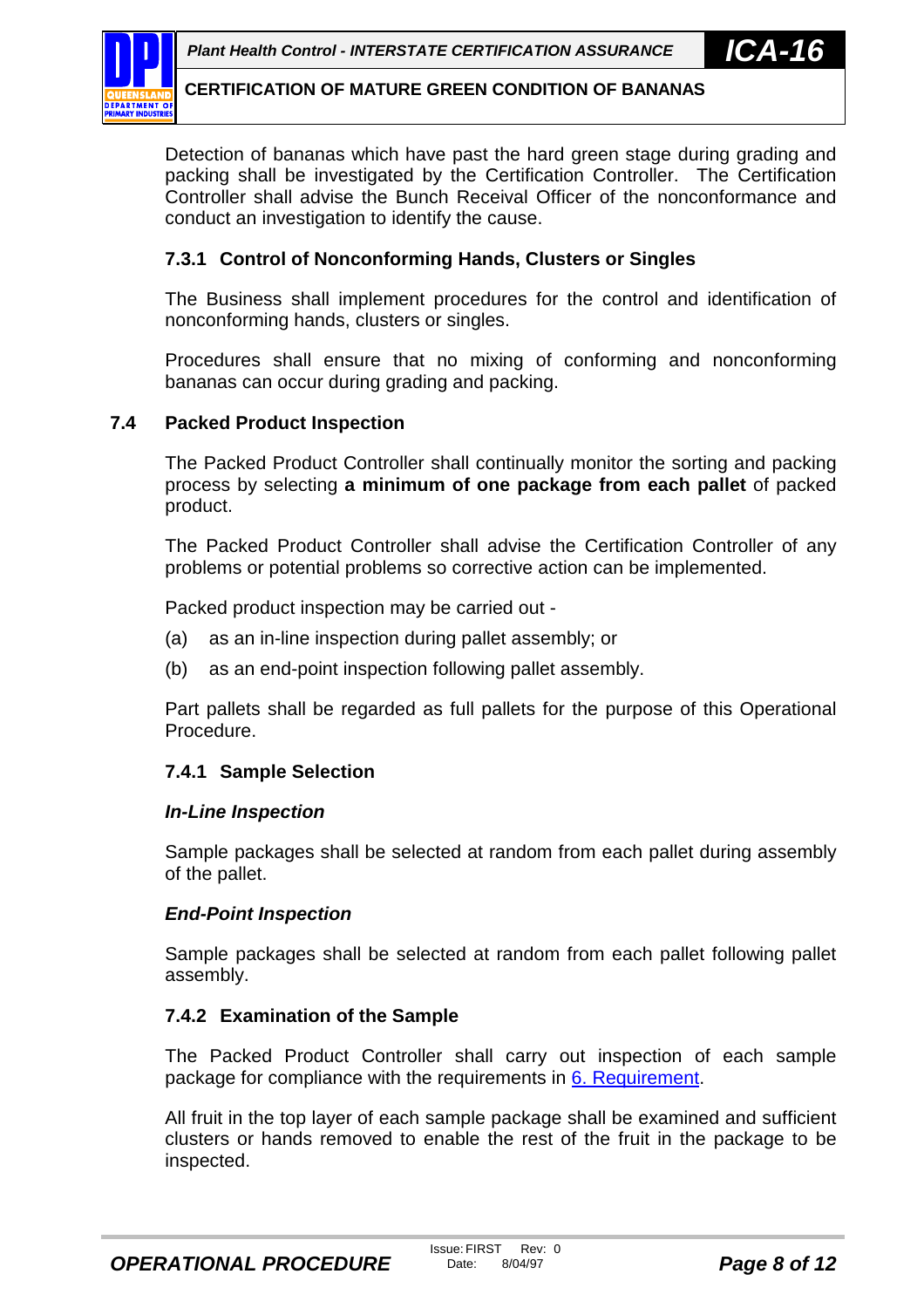<span id="page-8-0"></span>

## **7.4.3 Identification of Sample Packages**

Sample packages shall be sequentially numbered during the day of packing.

The Packed Product Controller shall identify each sample package by placing a stamp or sticker with the lettering PPS No. (Packed Product Sample No.) on the exposed end of the package and mark on or below the identifier the sequential sample number for that day and their initials prior to returning it to the pallet.

The sample packages examined by the Packed Product Controller shall be stacked on the pallet with the PPS No. visible on the outside of each pallet packed for certification of mature green condition.

An example of a PPS No. stamp or sticker is shown as Attachment  $6 -$ [Identification of Packed Product Sample Packages.](#page-17-0)

## **7.4.4 Action Following Identification of Nonconforming Packed Product**

The Certification Controller shall be notified of any rejection. The Certification Controller shall advise the grading and packing staff of the nonconformance and conduct an investigation to identify the cause.

### *In-Line Inspection*

If any single fruit in a sample package is found to be past the hard green stage, or has broken skin, the Packed Product Controller shall -

- (a) reject the sample package;
- (b) withdraw and isolate all packed product on incomplete pallets at the time of inspection; and
- (c) stop the packing line.

Once any problems have been identified and rectified, grading and packing may **recommence on to new pallets**.

The Packed Product Controller shall note in the "Comments" section of the Packed Product Inspection Record next to the entry for the sample package which failed inspection, the reason for failure and the number of withdrawn packages.

Following resumption of grading and packing, the Packed Product Controller shall select an additional three sample packages from the withdrawn pallets. The Packed Product Controller shall examine the three sample packages for conformance with the requirements listed in [6. Requirement.](#page-4-0)

Sample packages shall be given the next three Packed Product Sample (PPS) numbers after the sample package which initially failed inspection. The inspection results shall be entered on the Packed Product Inspection Record.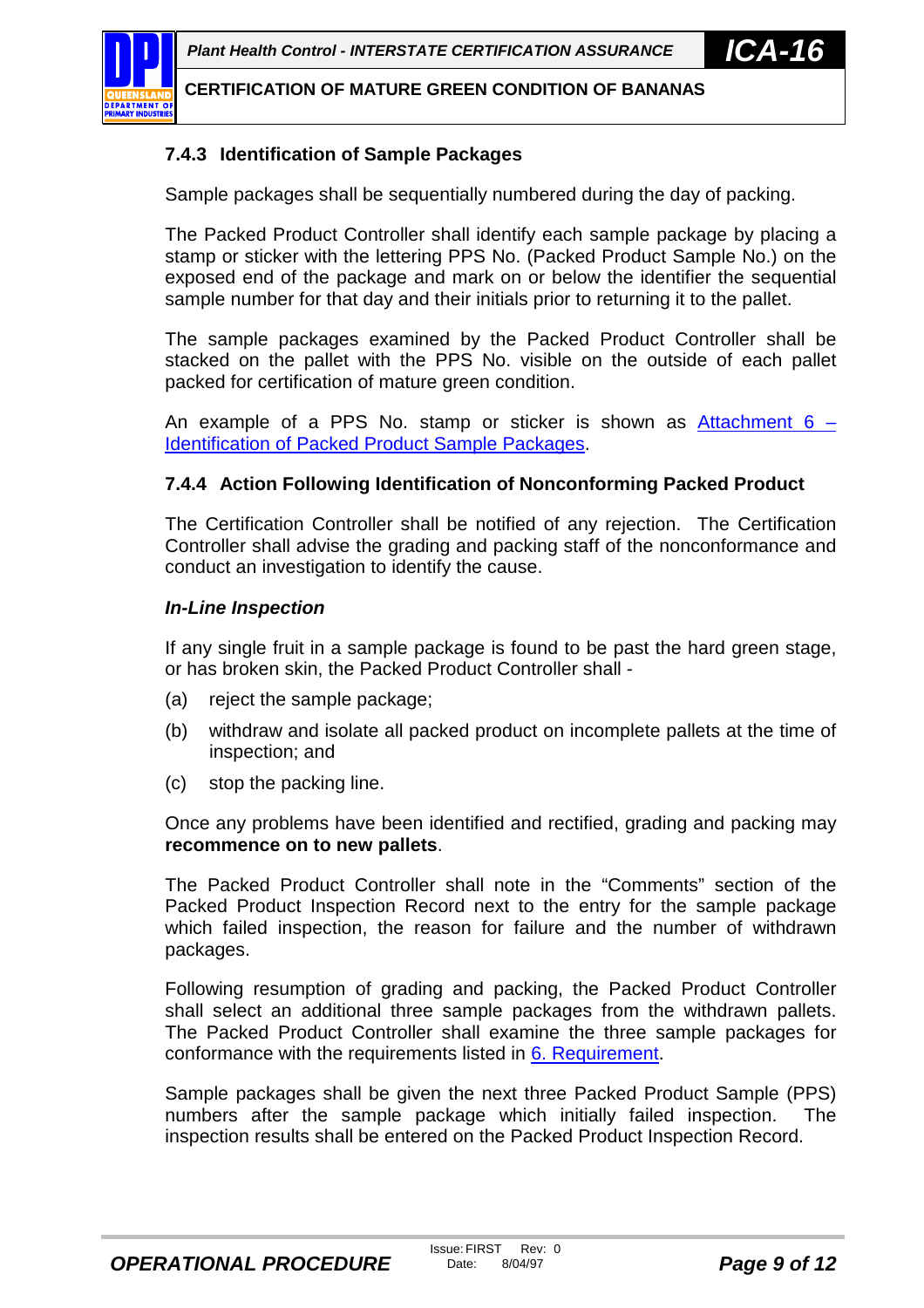<span id="page-9-0"></span>If all three sample packages are found to conform, the withdrawn pallets and the three sample packages may be passed for certification and returned to the pallet assembly point.

If any of the three sample packages contain a nonconforming banana, the withdrawn pallets and the three sample packages shall be rejected.

## *End-Point Inspection*

If any single fruit in a sample package is found to be past the hard green stage, or has broken skin, the entire pallet shall be rejected.

The Packed Product Controller shall note in the "Comments" section of the Packed Product Inspection Record next to the entry for any sample package which failed inspection, the reason for failure and the number of packages on the rejected pallet.

## **7.4.5 Rejected Product**

Rejected packages shall be isolated and clearly identified to prevent mixing with conforming packages.

Rejected packages must be regraded, repacked and reinspected in accordance with this section prior to certification of mature green condition under this Operational Procedure.

Alternatively, rejected packages may be treated and certified in accordance with an alternative quarantine entry condition, or consigned to markets that do not require certification of mature green condition.

## **7.4.6 Packed Product Inspection Records**

The Packed Product Controller shall maintain records of the results of packed product inspection.

Packed product inspection records shall be in the form of a Packed Product Inspection Record (refer [Attachment 3](#page-14-0)) or records which capture the same information.

Packed product inspection records **must** include-

- the Interstate Produce (IP) Number of the Business that operates the approved facility in which the bananas were packed;
- the date of inspection of the sample package;
- $\bullet$  the sample package sequential number (PPS No.);
- the inspection result for the sample package;
- details of defects or problems detected during inspection;
- the number of any withdrawn or rejected packages;
- the name and signature of the Packed Product Controller.

An example of a completed Packed Product Inspection Record for in-line inspection is shown as [Attachment 4](#page-15-0) and for end-point inspection as [Attachment](#page-16-0) [5.](#page-16-0)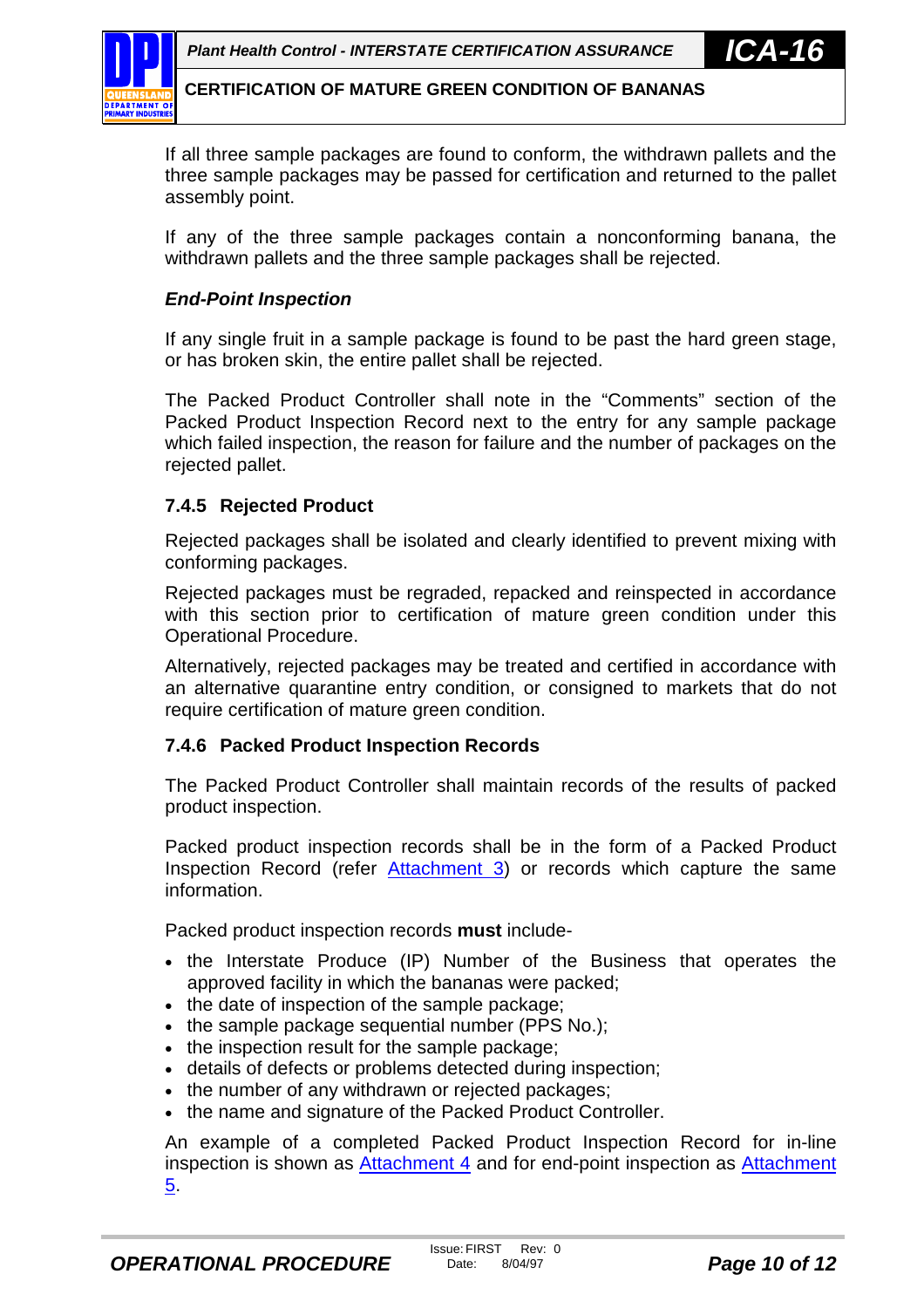<span id="page-10-0"></span>

# **7.5 Dispatch**

## **7.5.1 Package Identification**

The Authorised Dispatcher shall ensure that, after grading and packing, each package is marked in indelible and legible characters of at least 5 mm, with-

- the Interstate Produce (IP) number of the accredited Business that packed the bananas;
- the words "MEETS ICA-16"; and
- the date or date code on which the produce was packed;

prior to the issuance of an Assurance Certificate by the Business under this Operational Procedure.

## **7.5.2 Assurance Certificates**

The Authorised Dispatcher shall ensure an Assurance Certificate is completed and signed by an Authorised Signatory of the Business prior to consignment of produce to a market requiring certification of mature green condition.

Assurance Certificates shall be in the form of a *Plant Health Assurance Certificate* (FDU 384). A completed example is shown as [Attachment 2.](#page-13-0)

Individual Assurance Certificates shall be issued to cover each consignment (ie. a discrete quantity of product transported to a single consignee at one time) to avoid splitting of consignments.

Assurance Certificates shall be completed, issued and distributed in accordance with the Work Instruction *Guidelines for Completion of Plant Health Assurance Certificates* [WI-02].

# **7.5.3 Assurance Certificate Distribution**

The **original** (yellow copy) must accompany the consignment.

The **duplicate** (white copy) must be retained by the Business.

## **7.6 ICA System Records**

The Business shall maintain the following records-

- (a) Packed Product Inspection Records (refer [7.4.5\)](#page-9-0);
- (b) the duplicate copy of each *Plant Health Assurance Certificate* [FDU 384] issued by the Business (refer 7.5.3).

ICA system records shall be retained for a period of not less than 12 months from completion.

ICA system records shall be made available on request by an Inspector.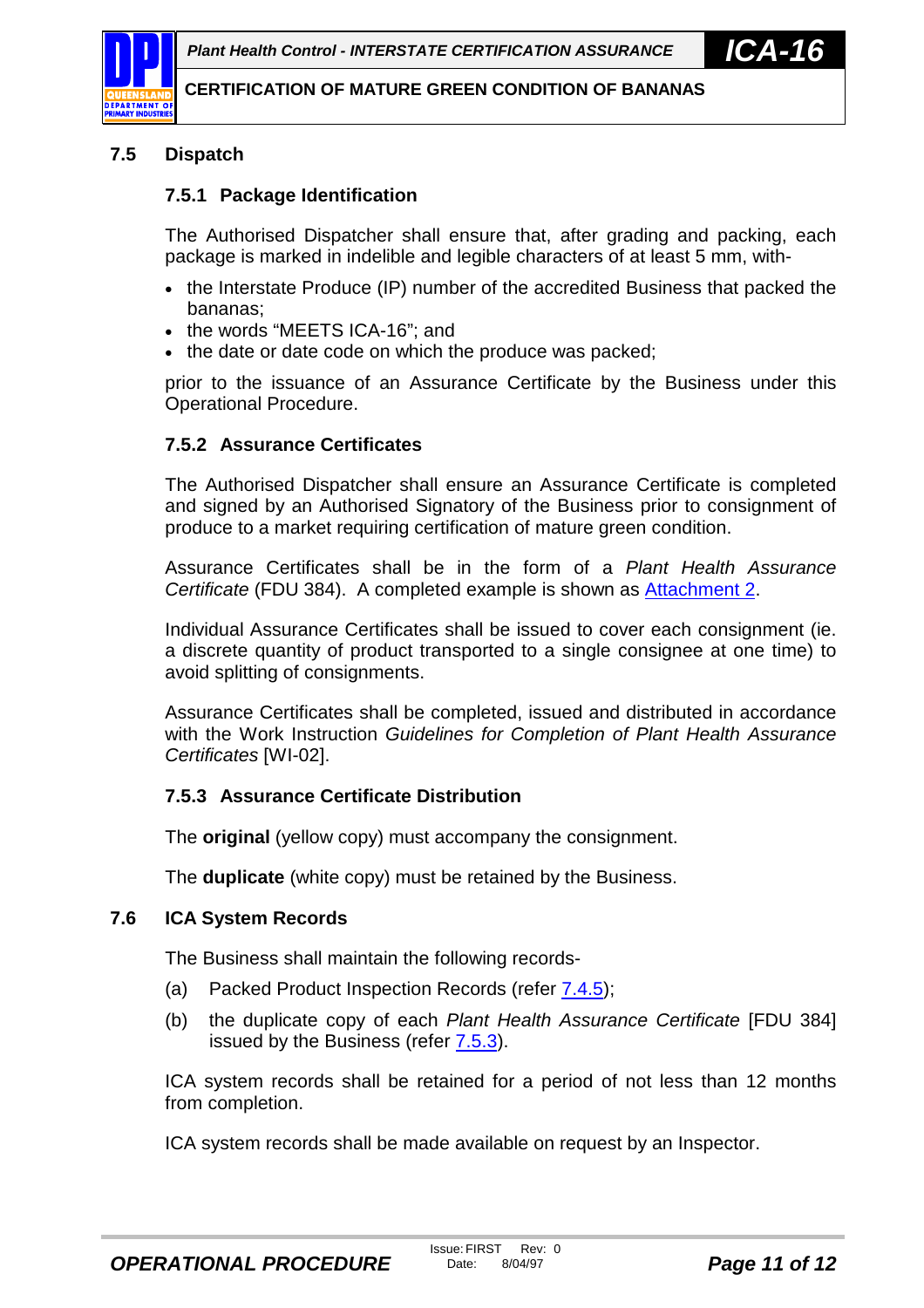

## **7.7 ICA System Documentation**

The Business shall maintain the following documentation-

- (a) a copy of the Business's current *Application for Accreditation* (refer [Attachment 1\)](#page-12-0);
- (b) a current copy of this Operational Procedure;
- (c) a current *Certificate of Accreditation for an Interstate Certification Assurance Arrangement*.

ICA system documentation shall be made available on request by an Inspector.

## **8. ATTACHMENTS**

| <b>Attachment 1</b> | Application for Accreditation of a Business<br>for a Plant Health Certification Assurance<br>(CA) Arrangement | <b>FDU 385</b><br><b>(FRONT PAGE</b><br>ONLY)                              |
|---------------------|---------------------------------------------------------------------------------------------------------------|----------------------------------------------------------------------------|
| <b>Attachment 2</b> | <b>Plant Health Assurance Certificate</b>                                                                     | <b>FDU 384</b><br>(COMPLETED<br><b>EXAMPLE)</b>                            |
| <b>Attachment 3</b> | <b>Packed Product Inspection Record</b>                                                                       | (BLANK)                                                                    |
| <b>Attachment 4</b> | <b>Packed Product Inspection Record</b>                                                                       | (COMPLETED<br><b>EXAMPLE FOR</b><br><b>IN-LINE</b><br><b>INSPECTION)</b>   |
| <b>Attachment 5</b> | <b>Packed Product Inspection Record</b>                                                                       | (COMPLETED<br><b>EXAMPLE FOR</b><br><b>END-POINT</b><br><b>INSPECTION)</b> |
| <b>Attachment 6</b> | Identification of Packed Product Sample<br>Packages                                                           |                                                                            |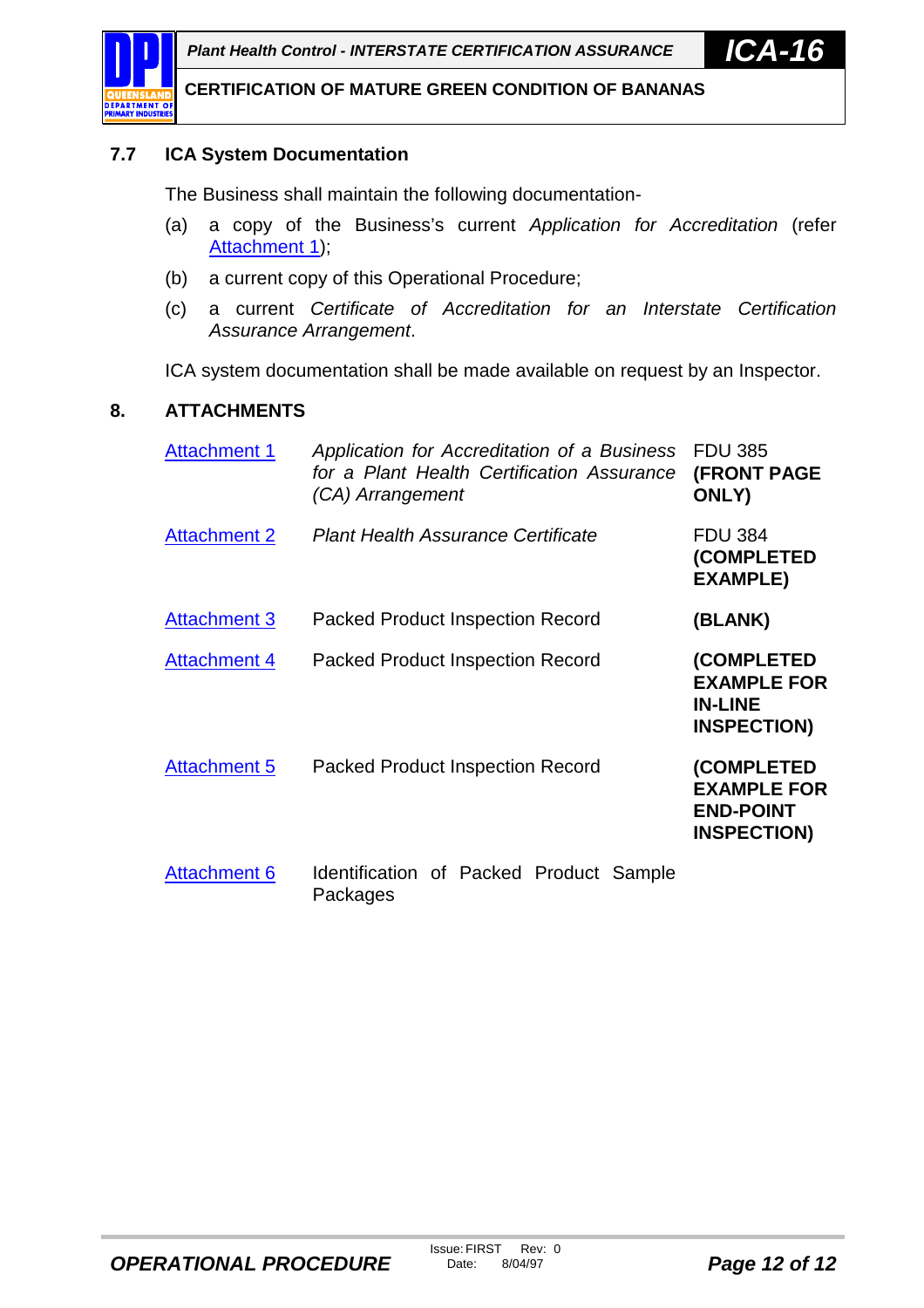<span id="page-12-0"></span>

|           |                                                                    |                                                                                                                                                                                            |                                                                            | <b>Application for Accreditation of a Business for an</b><br><b>Interstate Certification Assurance (ICA) Arrangement</b>           |                                                                                                                                                                                                                                                                                                                                                                                                                                 |        |                    |             |
|-----------|--------------------------------------------------------------------|--------------------------------------------------------------------------------------------------------------------------------------------------------------------------------------------|----------------------------------------------------------------------------|------------------------------------------------------------------------------------------------------------------------------------|---------------------------------------------------------------------------------------------------------------------------------------------------------------------------------------------------------------------------------------------------------------------------------------------------------------------------------------------------------------------------------------------------------------------------------|--------|--------------------|-------------|
| (a)       | <b>New</b>                                                         | Indicate the type of application being made<br>Renewal<br><b>Business Details</b><br>Type of Ownership of Business<br>Individual<br>Partnership                                            | Amendment<br><b>Incorporated Company</b><br><b>Cooperative Association</b> | Other                                                                                                                              | Tick each box that describes your business and the ICA arrangement and<br>provide specific details where required.<br>Only one ICA arrangement, that is one Operational Procedure at one<br>Facility, may be covered in one application.<br>(please specify)<br>Please supply name in full. For a partnership, list the full names of                                                                                           |        |                    |             |
| (b)       |                                                                    | Name of Applicant/s                                                                                                                                                                        |                                                                            |                                                                                                                                    | each partner in their normal order. Companies must provide their<br>Australian Company Number (ACN) or Australian Registered Body<br>Number (ARBN) and attach a copy of the Certificate of<br>Incorporation. Cooperative associations must provide appropriate<br>proof of registration (i.e. a copy of the Certificate of Registration or<br>registration search from the Department of Justice).<br><b>ACN</b><br><b>ARBN</b> |        |                    |             |
| (c)       |                                                                    | Trading Name/s of the business (as shown on packages sent to market)                                                                                                                       |                                                                            |                                                                                                                                    |                                                                                                                                                                                                                                                                                                                                                                                                                                 |        |                    |             |
| (d)       |                                                                    | Postal address of the business                                                                                                                                                             |                                                                            |                                                                                                                                    | Telephone<br>Facsimile                                                                                                                                                                                                                                                                                                                                                                                                          |        |                    |             |
|           |                                                                    |                                                                                                                                                                                            | Postcode                                                                   |                                                                                                                                    | Mobile                                                                                                                                                                                                                                                                                                                                                                                                                          |        |                    |             |
| (e)       |                                                                    | Has the business been registered previously<br>for the interstate movement of produce?                                                                                                     |                                                                            | No<br>Yes                                                                                                                          | If yes, give the business's<br>Interstate Produce (IP) Number                                                                                                                                                                                                                                                                                                                                                                   |        |                    |             |
| 2.<br>(a) | Reference No.<br>ICA                                               | <b>Operational Procedure and Facility Details</b><br>Operational Procedure used in this ICA arrangement (refer to list of Operational Procedures)<br><b>Title of Operational Procedure</b> |                                                                            | If the Operational Procedure is documented<br>in two parts, indicate the part or parts for<br>which you are seeking accreditation. |                                                                                                                                                                                                                                                                                                                                                                                                                                 | Part A | Part B $\vert$     | Parts A & B |
| (b)       |                                                                    | Street address of the facility                                                                                                                                                             |                                                                            |                                                                                                                                    | Telephone                                                                                                                                                                                                                                                                                                                                                                                                                       |        |                    |             |
|           |                                                                    |                                                                                                                                                                                            |                                                                            |                                                                                                                                    | Facsimile                                                                                                                                                                                                                                                                                                                                                                                                                       |        |                    |             |
|           |                                                                    |                                                                                                                                                                                            | Postcode                                                                   |                                                                                                                                    | Mobile                                                                                                                                                                                                                                                                                                                                                                                                                          |        |                    |             |
|           |                                                                    | 3. Authorised Signatories (for Assurance Certificates)<br><b>Family Name</b>                                                                                                               |                                                                            | Given Name/s                                                                                                                       |                                                                                                                                                                                                                                                                                                                                                                                                                                 |        | Specimen Signature |             |
|           | Certification<br>Controller<br>Back-Up Certification<br>Controller |                                                                                                                                                                                            |                                                                            |                                                                                                                                    |                                                                                                                                                                                                                                                                                                                                                                                                                                 |        |                    |             |
|           | Additional<br>Authorised<br>Signatories                            |                                                                                                                                                                                            |                                                                            |                                                                                                                                    |                                                                                                                                                                                                                                                                                                                                                                                                                                 |        |                    |             |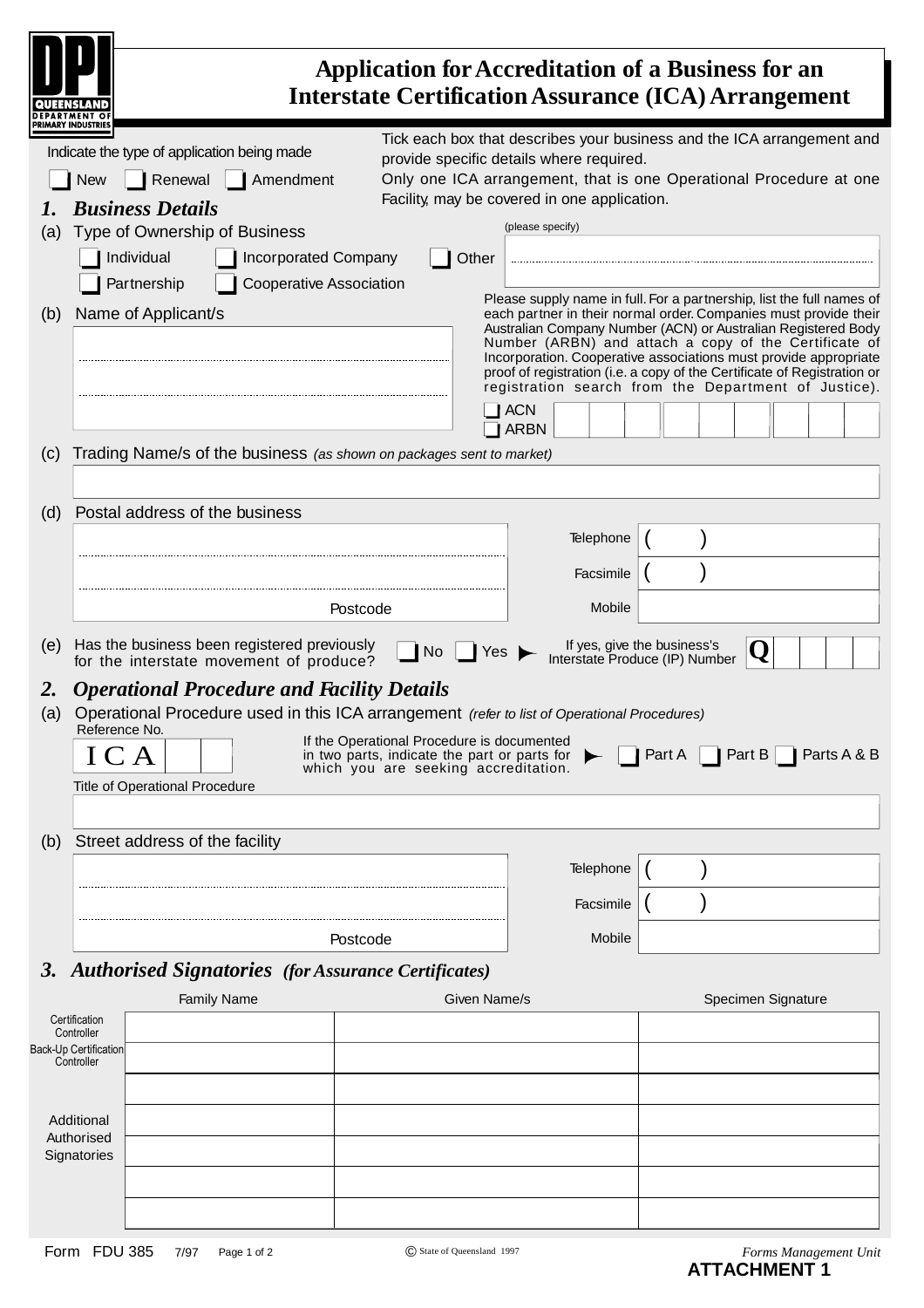<span id="page-13-0"></span>

| <b>DEPARTMENT O</b> I<br><b>PRIMARY INDUSTRIES</b> | Original (yellow) - Consignment Copy<br>Duplicate (white) - Business Copy                    |                                                      | <b>Plant Health</b><br><b>Assurance Certificate</b>                                     |                                        |                                                       |                                                                                                                                                                                                                                                                                                                                                                                                                              |  |  |
|----------------------------------------------------|----------------------------------------------------------------------------------------------|------------------------------------------------------|-----------------------------------------------------------------------------------------|----------------------------------------|-------------------------------------------------------|------------------------------------------------------------------------------------------------------------------------------------------------------------------------------------------------------------------------------------------------------------------------------------------------------------------------------------------------------------------------------------------------------------------------------|--|--|
| <b>Consignment Details</b><br>Consignor            | <b>ORIGINAL</b><br>(Please print)                                                            |                                                      | Consignee                                                                               | <b>Certificate Number</b>              | 9999999                                               |                                                                                                                                                                                                                                                                                                                                                                                                                              |  |  |
| Name                                               | <b>Bob's Bananas Pty Ltd</b><br>Address Plantation Road<br>Namboyr QLD 4560                  |                                                      | <u>Banana Agents Pty Ltd</u><br>Name<br>Address Footscray Markets<br>Footscray VIC 3011 |                                        |                                                       |                                                                                                                                                                                                                                                                                                                                                                                                                              |  |  |
|                                                    | Reconsigned To (Splitting consignments or reconsigning whole consignments)                   |                                                      | Method of Transport (Provide details where known)                                       |                                        |                                                       |                                                                                                                                                                                                                                                                                                                                                                                                                              |  |  |
| Name                                               |                                                                                              |                                                      |                                                                                         | Truck/Trailer<br>Road Registration no. |                                                       |                                                                                                                                                                                                                                                                                                                                                                                                                              |  |  |
|                                                    |                                                                                              |                                                      | Rail                                                                                    | Consignment no.                        |                                                       |                                                                                                                                                                                                                                                                                                                                                                                                                              |  |  |
| Address                                            |                                                                                              |                                                      | Air                                                                                     | Airline/Flight no.                     |                                                       |                                                                                                                                                                                                                                                                                                                                                                                                                              |  |  |
|                                                    |                                                                                              |                                                      | Sea                                                                                     | Vessel Name &<br>Voyage no.            |                                                       |                                                                                                                                                                                                                                                                                                                                                                                                                              |  |  |
|                                                    | <b>Certification Details</b> (Please print)<br>Accredited Business that Prepared the Produce |                                                      |                                                                                         | Grower or Packer                       |                                                       |                                                                                                                                                                                                                                                                                                                                                                                                                              |  |  |
| Name                                               | <u>Bob's Bananas Pty Ltd</u>                                                                 |                                                      |                                                                                         |                                        |                                                       | Name Bob's Bananas Pty Ltd                                                                                                                                                                                                                                                                                                                                                                                                   |  |  |
|                                                    |                                                                                              |                                                      |                                                                                         |                                        |                                                       |                                                                                                                                                                                                                                                                                                                                                                                                                              |  |  |
|                                                    | Address Plantation Road                                                                      |                                                      |                                                                                         |                                        | Address Plantation Road                               |                                                                                                                                                                                                                                                                                                                                                                                                                              |  |  |
|                                                    | Nambour QLD 4560                                                                             |                                                      |                                                                                         |                                        | Nambour QLD 4560                                      |                                                                                                                                                                                                                                                                                                                                                                                                                              |  |  |
|                                                    | IP No. of Acc. Business Brand Name or Identifying Marks (as marked on packages)              |                                                      |                                                                                         |                                        |                                                       | Date Code (as marked on packages)                                                                                                                                                                                                                                                                                                                                                                                            |  |  |
| 9999                                               |                                                                                              | Bob's Bananas                                        |                                                                                         |                                        |                                                       | 692102                                                                                                                                                                                                                                                                                                                                                                                                                       |  |  |
|                                                    | Number of Packages Type of Packages (eg. trays, cartons)                                     | Type of Produce                                      |                                                                                         |                                        |                                                       | Authorisation for Split Consignment                                                                                                                                                                                                                                                                                                                                                                                          |  |  |
| 1584                                               | Cartons                                                                                      | Bananas                                              |                                                                                         |                                        |                                                       |                                                                                                                                                                                                                                                                                                                                                                                                                              |  |  |
|                                                    |                                                                                              |                                                      |                                                                                         |                                        |                                                       |                                                                                                                                                                                                                                                                                                                                                                                                                              |  |  |
|                                                    |                                                                                              |                                                      |                                                                                         |                                        |                                                       |                                                                                                                                                                                                                                                                                                                                                                                                                              |  |  |
|                                                    |                                                                                              |                                                      |                                                                                         |                                        |                                                       |                                                                                                                                                                                                                                                                                                                                                                                                                              |  |  |
| Date                                               | Treatment                                                                                    | Chemical (Active Ingredient)                         |                                                                                         | Concentration                          |                                                       | <b>Duration and Temperature</b>                                                                                                                                                                                                                                                                                                                                                                                              |  |  |
|                                                    | Dipping                                                                                      | Dimethoate                                           |                                                                                         | 400ppm                                 | $\Box$ One min.                                       | $\Box$ 10 sec. then wet for 60 sec.                                                                                                                                                                                                                                                                                                                                                                                          |  |  |
| $\prime$                                           | Dipping                                                                                      | Fenthion                                             |                                                                                         | 412.5ppm                               | $\Box$ One min.<br>10 seconds then wet for 60 seconds | 10 sec. then wet for 60 sec.                                                                                                                                                                                                                                                                                                                                                                                                 |  |  |
| $\sqrt{2}$                                         | Flood Spraying<br>Flood Spraying                                                             | Dimethoate<br>Fenthion                               |                                                                                         | 400ppm<br>412.5ppm                     | 10 seconds then wet for 60 seconds                    |                                                                                                                                                                                                                                                                                                                                                                                                                              |  |  |
| $\prime$                                           | Non-recirculated Spray                                                                       | Fenthion                                             |                                                                                         | 412.5ppm                               | 10 seconds then wet for 60 seconds                    |                                                                                                                                                                                                                                                                                                                                                                                                                              |  |  |
|                                                    | Fumigation                                                                                   | Methyl Bromide                                       |                                                                                         | g/m <sup>3</sup>                       | Two hours @                                           | $\mathrm{C}^\circ$                                                                                                                                                                                                                                                                                                                                                                                                           |  |  |
| $\sqrt{2}$                                         | <b>Heat Treatment</b>                                                                        | $\Box$ Hot Air                                       | ┙                                                                                       | Hot Water                              | min. @                                                | $C^{\circ}$                                                                                                                                                                                                                                                                                                                                                                                                                  |  |  |
|                                                    |                                                                                              |                                                      |                                                                                         |                                        |                                                       |                                                                                                                                                                                                                                                                                                                                                                                                                              |  |  |
| 20/12/96                                           |                                                                                              | Bananas in a hard green condition with unbroken skin |                                                                                         |                                        |                                                       |                                                                                                                                                                                                                                                                                                                                                                                                                              |  |  |
| <b>Additional Certification</b>                    |                                                                                              |                                                      |                                                                                         |                                        |                                                       |                                                                                                                                                                                                                                                                                                                                                                                                                              |  |  |
|                                                    |                                                                                              |                                                      |                                                                                         |                                        |                                                       |                                                                                                                                                                                                                                                                                                                                                                                                                              |  |  |
| <b>Declaration</b>                                 | Authorised Signatory's Name (Please print)                                                   | Signature                                            |                                                                                         |                                        |                                                       | I, an Authorised Signatory of the accredited business that prepared the plants or plant produce described above, hereby declare that the<br>plants or plant produce have been prepared in the business's approved facilities in accordance with the business's Certification Assurance<br>arrangement under the Plant Protection Act 1989 and that the details shown above are true and correct in every particular.<br>Date |  |  |

Robert John Banana

Form FDU 384 6/96 *Forms Management Unit* © State of Queensland - Department of Primary Industries 1996

RB Banana

20/ 12/96

**ATTACHMENT 2**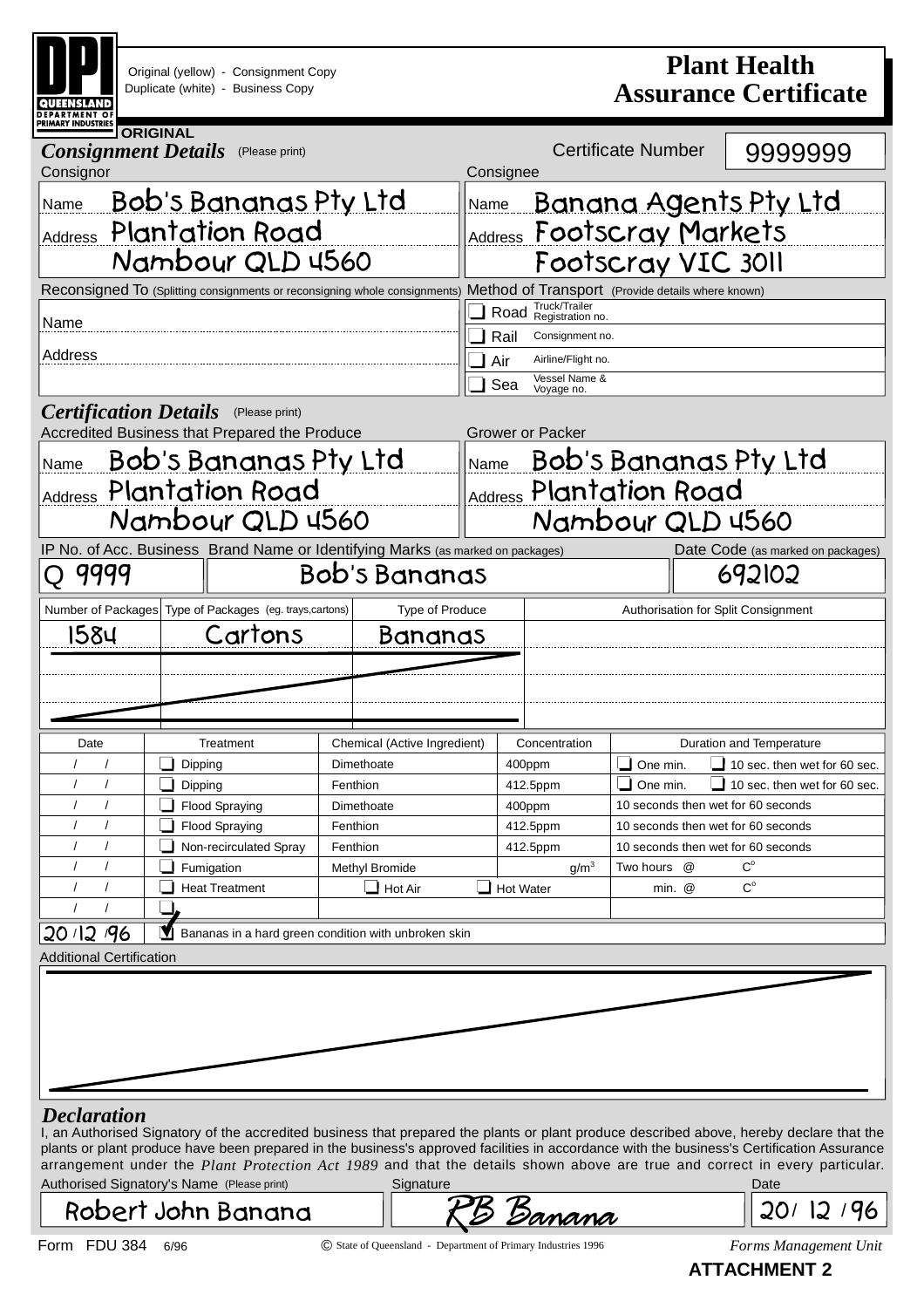# **PACKED PRODUCT INSPECTION RECORD**

<span id="page-14-0"></span>

| <b>Business Name:</b> |     |                   |     |                       | IP NUMBER: Q                                                                                     |
|-----------------------|-----|-------------------|-----|-----------------------|--------------------------------------------------------------------------------------------------|
| PPS No.               |     | <b>HARD GREEN</b> |     | <b>UNBROKEN SKINS</b> | <b>COMMENTS</b>                                                                                  |
|                       | Yes | No                | Yes | No                    | (Note any defects or problems detected during<br>inspection and number of any rejected packages) |
| 1                     |     |                   |     |                       |                                                                                                  |
| $\overline{2}$        |     |                   |     |                       |                                                                                                  |
| $\overline{3}$        |     |                   |     |                       |                                                                                                  |
| $\overline{4}$        |     |                   |     |                       |                                                                                                  |
| $\overline{5}$        |     |                   |     |                       |                                                                                                  |
| $\overline{6}$        |     |                   |     |                       |                                                                                                  |
| $\overline{7}$        |     |                   |     |                       |                                                                                                  |
| $\, 8$                |     |                   |     |                       |                                                                                                  |
| $\boldsymbol{9}$      |     |                   |     |                       |                                                                                                  |
| 10                    |     |                   |     |                       |                                                                                                  |
| 11                    |     |                   |     |                       |                                                                                                  |
| 12                    |     |                   |     |                       |                                                                                                  |
| 13                    |     |                   |     |                       |                                                                                                  |
| 14                    |     |                   |     |                       |                                                                                                  |
| 15                    |     |                   |     |                       |                                                                                                  |
| 16                    |     |                   |     |                       |                                                                                                  |
| $\overline{17}$       |     |                   |     |                       |                                                                                                  |
| 18                    |     |                   |     |                       |                                                                                                  |
| 19                    |     |                   |     |                       |                                                                                                  |
| $\overline{20}$       |     |                   |     |                       |                                                                                                  |
| $\overline{21}$       |     |                   |     |                       |                                                                                                  |
| $\overline{22}$       |     |                   |     |                       |                                                                                                  |
| 23                    |     |                   |     |                       |                                                                                                  |
| $\overline{24}$       |     |                   |     |                       |                                                                                                  |
| $\overline{25}$       |     |                   |     |                       |                                                                                                  |
| $\overline{26}$       |     |                   |     |                       |                                                                                                  |
| $\overline{27}$       |     |                   |     |                       |                                                                                                  |
| $\overline{28}$       |     |                   |     |                       |                                                                                                  |
| 29                    |     |                   |     |                       |                                                                                                  |
| 30                    |     |                   |     |                       |                                                                                                  |
| 31<br>$\overline{32}$ |     |                   |     |                       |                                                                                                  |
| 33                    |     |                   |     |                       |                                                                                                  |
| 34                    |     |                   |     |                       |                                                                                                  |
| 35                    |     |                   |     |                       |                                                                                                  |
| 36                    |     |                   |     |                       |                                                                                                  |
| $\overline{37}$       |     |                   |     |                       |                                                                                                  |
| $\overline{38}$       |     |                   |     |                       |                                                                                                  |
| 39                    |     |                   |     |                       |                                                                                                  |
| 40                    |     |                   |     |                       |                                                                                                  |
| 41                    |     |                   |     |                       |                                                                                                  |
| 42                    |     |                   |     |                       |                                                                                                  |
| 43                    |     |                   |     |                       |                                                                                                  |
| 44                    |     |                   |     |                       |                                                                                                  |
| 45                    |     |                   |     |                       |                                                                                                  |
| 46                    |     |                   |     |                       |                                                                                                  |
| 47                    |     |                   |     |                       |                                                                                                  |
| 48                    |     |                   |     |                       |                                                                                                  |
| 49                    |     |                   |     |                       |                                                                                                  |
| 50                    |     |                   |     |                       |                                                                                                  |

**Packed Product Controller:**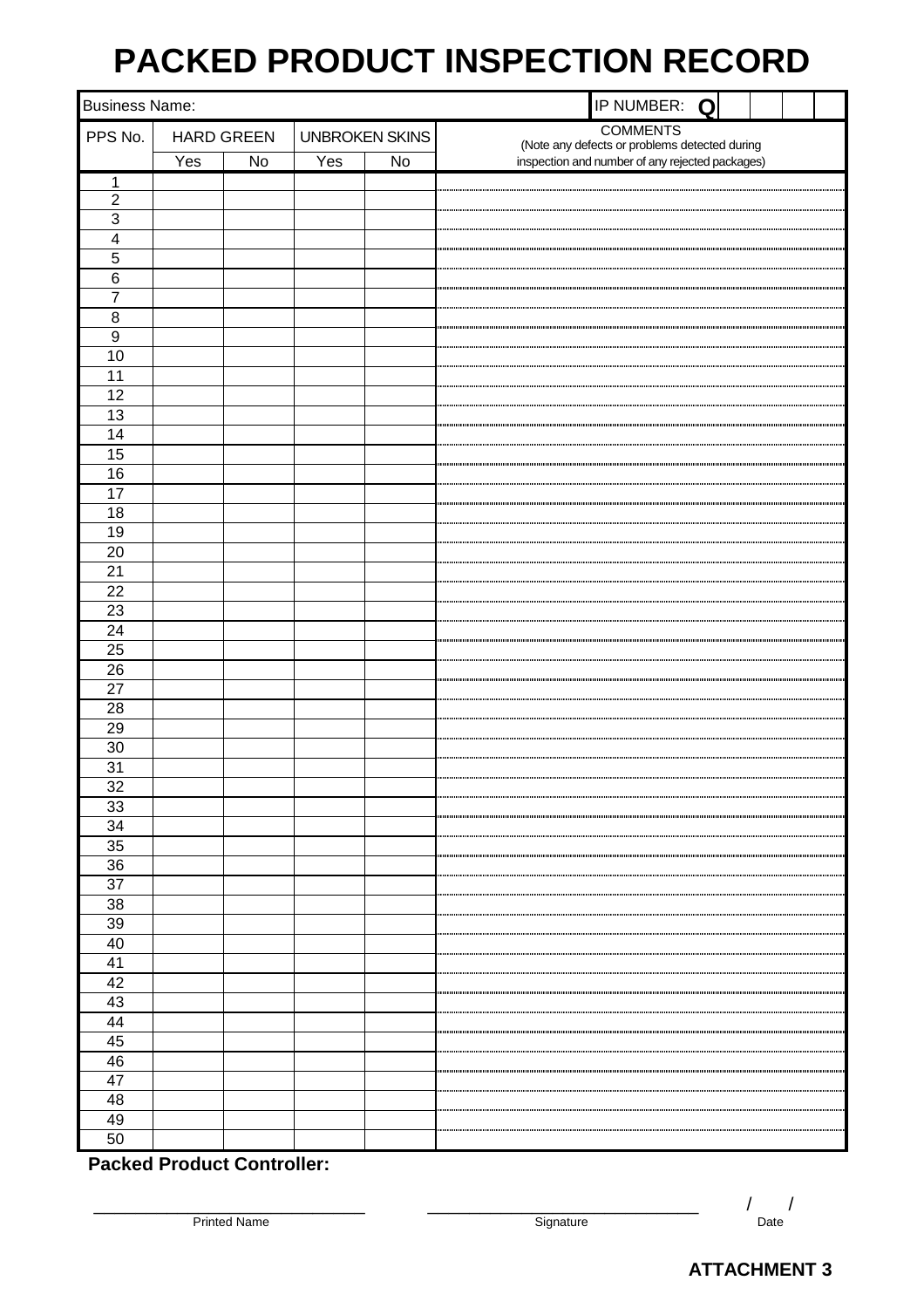# **PACKED PRODUCT INSPECTION RECORD**

<span id="page-15-0"></span>

| Business Name: Bob's Bananas Pty Ltd |                                            |    |              |    | IP NUMBER:<br>9<br>Q<br>ч                                                                                                                     |  |  |  |  |  |  |  |
|--------------------------------------|--------------------------------------------|----|--------------|----|-----------------------------------------------------------------------------------------------------------------------------------------------|--|--|--|--|--|--|--|
| PPS No.                              | <b>UNBROKEN SKINS</b><br><b>HARD GREEN</b> |    |              |    | <b>COMMENTS</b>                                                                                                                               |  |  |  |  |  |  |  |
|                                      | Yes                                        | No | Yes          | No | (Note any defects or problems detected during<br>inspection and number of any rejected packages)                                              |  |  |  |  |  |  |  |
| 1                                    |                                            |    |              |    |                                                                                                                                               |  |  |  |  |  |  |  |
| $\overline{2}$                       |                                            |    |              |    |                                                                                                                                               |  |  |  |  |  |  |  |
| $\overline{3}$                       |                                            |    | $\checkmark$ |    |                                                                                                                                               |  |  |  |  |  |  |  |
| $\overline{\mathbf{4}}$              | ✓                                          |    |              |    |                                                                                                                                               |  |  |  |  |  |  |  |
| $\overline{5}$                       |                                            |    |              |    |                                                                                                                                               |  |  |  |  |  |  |  |
| 6                                    |                                            |    |              |    |                                                                                                                                               |  |  |  |  |  |  |  |
| 7                                    |                                            |    |              |    |                                                                                                                                               |  |  |  |  |  |  |  |
| 8                                    |                                            |    |              |    |                                                                                                                                               |  |  |  |  |  |  |  |
| 9                                    |                                            |    |              |    |                                                                                                                                               |  |  |  |  |  |  |  |
| $\overline{10}$<br>11                |                                            |    |              |    |                                                                                                                                               |  |  |  |  |  |  |  |
| 12                                   |                                            |    |              |    |                                                                                                                                               |  |  |  |  |  |  |  |
| 13                                   |                                            |    |              |    |                                                                                                                                               |  |  |  |  |  |  |  |
| 14                                   |                                            |    |              |    | Some bird damage evident but none through to flesh.                                                                                           |  |  |  |  |  |  |  |
| $\overline{15}$                      |                                            |    |              |    |                                                                                                                                               |  |  |  |  |  |  |  |
| 16                                   |                                            |    |              |    |                                                                                                                                               |  |  |  |  |  |  |  |
| 17                                   |                                            |    |              |    |                                                                                                                                               |  |  |  |  |  |  |  |
| 18                                   |                                            |    |              |    |                                                                                                                                               |  |  |  |  |  |  |  |
| 19                                   |                                            |    |              |    |                                                                                                                                               |  |  |  |  |  |  |  |
| 20                                   |                                            |    |              |    |                                                                                                                                               |  |  |  |  |  |  |  |
| 21                                   |                                            |    |              |    | 2 x fruit soft & yellowing. Package rejected.                                                                                                 |  |  |  |  |  |  |  |
| 22                                   |                                            |    |              |    | 123 packages on two pallets withdrawn.<br>All additional sample packages passed OK and                                                        |  |  |  |  |  |  |  |
| 23                                   |                                            |    |              |    |                                                                                                                                               |  |  |  |  |  |  |  |
| 24                                   | ✓                                          |    |              |    | withdrawn pallets returned to assembly point.                                                                                                 |  |  |  |  |  |  |  |
| 25                                   |                                            |    |              |    | PPS No. 21 regraded, repacked and reinspected.                                                                                                |  |  |  |  |  |  |  |
| 26                                   |                                            |    |              |    |                                                                                                                                               |  |  |  |  |  |  |  |
| 27<br>28                             |                                            |    |              |    |                                                                                                                                               |  |  |  |  |  |  |  |
| 29                                   |                                            |    |              |    |                                                                                                                                               |  |  |  |  |  |  |  |
| 30                                   |                                            |    |              |    |                                                                                                                                               |  |  |  |  |  |  |  |
| $\overline{31}$                      |                                            |    |              |    |                                                                                                                                               |  |  |  |  |  |  |  |
| 32                                   |                                            |    |              |    |                                                                                                                                               |  |  |  |  |  |  |  |
| 33                                   |                                            |    |              |    |                                                                                                                                               |  |  |  |  |  |  |  |
| 34                                   |                                            |    |              |    |                                                                                                                                               |  |  |  |  |  |  |  |
| 35                                   |                                            |    |              |    |                                                                                                                                               |  |  |  |  |  |  |  |
| 36                                   |                                            |    |              |    |                                                                                                                                               |  |  |  |  |  |  |  |
| 37                                   |                                            |    |              | ✓  | 2 x Split through to flesh. Package rejected.                                                                                                 |  |  |  |  |  |  |  |
| 38                                   |                                            |    |              |    | 1220 packages on 4 pallets withdrawn.<br>1 x split through to flesh. 220 packages rejected.<br>All packages regraded, repacked & reinspected. |  |  |  |  |  |  |  |
| 39                                   |                                            |    |              |    |                                                                                                                                               |  |  |  |  |  |  |  |
| 40                                   |                                            |    |              |    |                                                                                                                                               |  |  |  |  |  |  |  |
| 41                                   |                                            |    |              |    | Regrading and repacking carefully monitored.                                                                                                  |  |  |  |  |  |  |  |
| 42<br>43                             |                                            |    |              |    |                                                                                                                                               |  |  |  |  |  |  |  |
| 44                                   |                                            |    |              |    |                                                                                                                                               |  |  |  |  |  |  |  |
| 45                                   |                                            |    |              |    |                                                                                                                                               |  |  |  |  |  |  |  |
| 46                                   |                                            |    |              |    |                                                                                                                                               |  |  |  |  |  |  |  |
| 47                                   |                                            |    |              |    |                                                                                                                                               |  |  |  |  |  |  |  |
| 48                                   |                                            |    |              |    |                                                                                                                                               |  |  |  |  |  |  |  |
| 49                                   |                                            |    |              |    |                                                                                                                                               |  |  |  |  |  |  |  |
| 50                                   |                                            |    |              |    |                                                                                                                                               |  |  |  |  |  |  |  |
|                                      | <b>Packed Product Controller:</b>          |    |              |    |                                                                                                                                               |  |  |  |  |  |  |  |
|                                      |                                            |    |              |    |                                                                                                                                               |  |  |  |  |  |  |  |

Printed Name

P Controller Pointed Name 20/ 12/96 P Controller

**ATTACHMENT 4**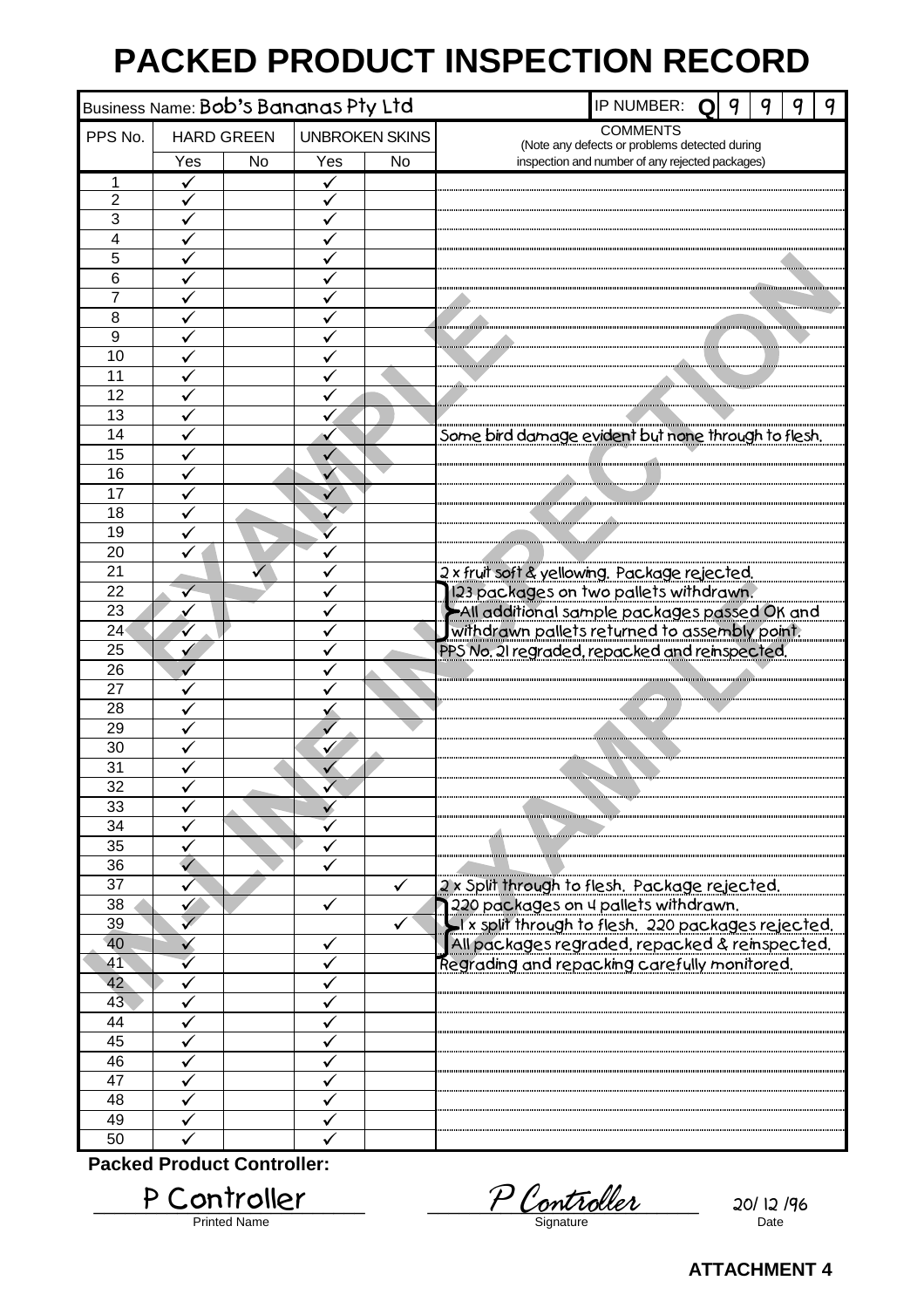# **PACKED PRODUCT INSPECTION RECORD**

<span id="page-16-0"></span>

| Business Name: Bob's Bananas Pty Ltd |                                            |    |              |              | IP NUMBER:                                            | Q                                                                                                | 9 | 9 | 9 | q |  |
|--------------------------------------|--------------------------------------------|----|--------------|--------------|-------------------------------------------------------|--------------------------------------------------------------------------------------------------|---|---|---|---|--|
| PPS No.                              | <b>UNBROKEN SKINS</b><br><b>HARD GREEN</b> |    |              |              |                                                       | <b>COMMENTS</b>                                                                                  |   |   |   |   |  |
|                                      | Yes                                        | No | Yes          | No           |                                                       | (Note any defects or problems detected during<br>inspection and number of any rejected packages) |   |   |   |   |  |
| 1                                    |                                            |    |              |              |                                                       |                                                                                                  |   |   |   |   |  |
| $\overline{2}$                       | ✔<br>✔                                     |    | ✓            |              |                                                       |                                                                                                  |   |   |   |   |  |
| $\overline{3}$                       | ✓                                          |    | $\checkmark$ |              |                                                       |                                                                                                  |   |   |   |   |  |
| $\overline{4}$                       | ✓                                          |    | ✓            |              |                                                       |                                                                                                  |   |   |   |   |  |
| $\overline{5}$                       | ✓                                          |    | ✓            |              |                                                       |                                                                                                  |   |   |   |   |  |
| 6                                    |                                            |    |              |              |                                                       |                                                                                                  |   |   |   |   |  |
| $\overline{7}$                       |                                            |    |              |              |                                                       |                                                                                                  |   |   |   |   |  |
| 8                                    |                                            |    | $\checkmark$ |              |                                                       |                                                                                                  |   |   |   |   |  |
| $\overline{9}$                       |                                            |    |              |              |                                                       |                                                                                                  |   |   |   |   |  |
| $\overline{10}$                      |                                            |    |              |              |                                                       |                                                                                                  |   |   |   |   |  |
| 11                                   |                                            |    |              |              |                                                       |                                                                                                  |   |   |   |   |  |
| 12                                   |                                            |    |              |              |                                                       |                                                                                                  |   |   |   |   |  |
| $\overline{13}$                      |                                            |    |              |              |                                                       |                                                                                                  |   |   |   |   |  |
| 14                                   | ✓                                          |    | ✓            |              |                                                       |                                                                                                  |   |   |   |   |  |
| 15                                   |                                            |    |              |              |                                                       |                                                                                                  |   |   |   |   |  |
| 16                                   |                                            |    |              |              |                                                       |                                                                                                  |   |   |   |   |  |
| 17                                   |                                            |    |              |              |                                                       |                                                                                                  |   |   |   |   |  |
| 18                                   |                                            |    | v            |              |                                                       |                                                                                                  |   |   |   |   |  |
| 19                                   |                                            |    |              |              |                                                       |                                                                                                  |   |   |   |   |  |
| $\overline{20}$                      |                                            |    |              |              |                                                       |                                                                                                  |   |   |   |   |  |
| $\overline{21}$                      |                                            |    |              |              | 2 x fruit soft & yellowing. 72 packages rejected.     |                                                                                                  |   |   |   |   |  |
| 22                                   |                                            |    |              |              |                                                       |                                                                                                  |   |   |   |   |  |
| $\overline{23}$<br>$\overline{24}$   | ✔                                          |    | v            |              |                                                       |                                                                                                  |   |   |   |   |  |
| $\overline{25}$                      |                                            |    | ✓            |              |                                                       |                                                                                                  |   |   |   |   |  |
| 26                                   |                                            |    |              |              |                                                       |                                                                                                  |   |   |   |   |  |
| 27                                   |                                            |    |              |              |                                                       |                                                                                                  |   |   |   |   |  |
| 28                                   |                                            |    |              |              |                                                       |                                                                                                  |   |   |   |   |  |
| 29                                   |                                            |    |              |              |                                                       |                                                                                                  |   |   |   |   |  |
| 30                                   |                                            |    |              |              |                                                       |                                                                                                  |   |   |   |   |  |
| $\overline{31}$                      |                                            |    |              |              |                                                       |                                                                                                  |   |   |   |   |  |
| 32                                   | ٧                                          |    | v            |              |                                                       |                                                                                                  |   |   |   |   |  |
| 33                                   |                                            |    |              |              |                                                       |                                                                                                  |   |   |   |   |  |
| 34                                   |                                            |    |              |              |                                                       |                                                                                                  |   |   |   |   |  |
| 35                                   |                                            |    |              |              |                                                       |                                                                                                  |   |   |   |   |  |
| 36                                   |                                            |    |              |              |                                                       |                                                                                                  |   |   |   |   |  |
| 37                                   | $\checkmark$                               |    |              |              |                                                       |                                                                                                  |   |   |   |   |  |
| 38                                   |                                            |    |              |              |                                                       |                                                                                                  |   |   |   |   |  |
| 39                                   |                                            |    |              |              |                                                       |                                                                                                  |   |   |   |   |  |
| 40                                   |                                            |    |              | $\checkmark$ | I fruit split through to flesh. 72 packages rejected. |                                                                                                  |   |   |   |   |  |
| 41                                   |                                            |    |              |              |                                                       |                                                                                                  |   |   |   |   |  |
| 42                                   |                                            |    |              |              | 2 fruit split through to flesh. 72 packages rejected. |                                                                                                  |   |   |   |   |  |
| 43                                   |                                            |    |              |              |                                                       |                                                                                                  |   |   |   |   |  |
| 44                                   |                                            |    |              |              |                                                       |                                                                                                  |   |   |   |   |  |
| 45                                   |                                            |    |              |              |                                                       |                                                                                                  |   |   |   |   |  |
| 46                                   |                                            |    |              |              |                                                       |                                                                                                  |   |   |   |   |  |
| 47                                   |                                            |    |              |              |                                                       |                                                                                                  |   |   |   |   |  |
| 48                                   |                                            |    |              |              |                                                       |                                                                                                  |   |   |   |   |  |
| 49                                   |                                            |    |              |              |                                                       |                                                                                                  |   |   |   |   |  |
| 50                                   |                                            |    |              |              |                                                       |                                                                                                  |   |   |   |   |  |
| <b>Packed Product Controller:</b>    |                                            |    |              |              |                                                       |                                                                                                  |   |   |   |   |  |

P Controller P Controller 20/12/96 Printed Name Date Date Signature Signature Date Date

**ATTACHMENT 5**